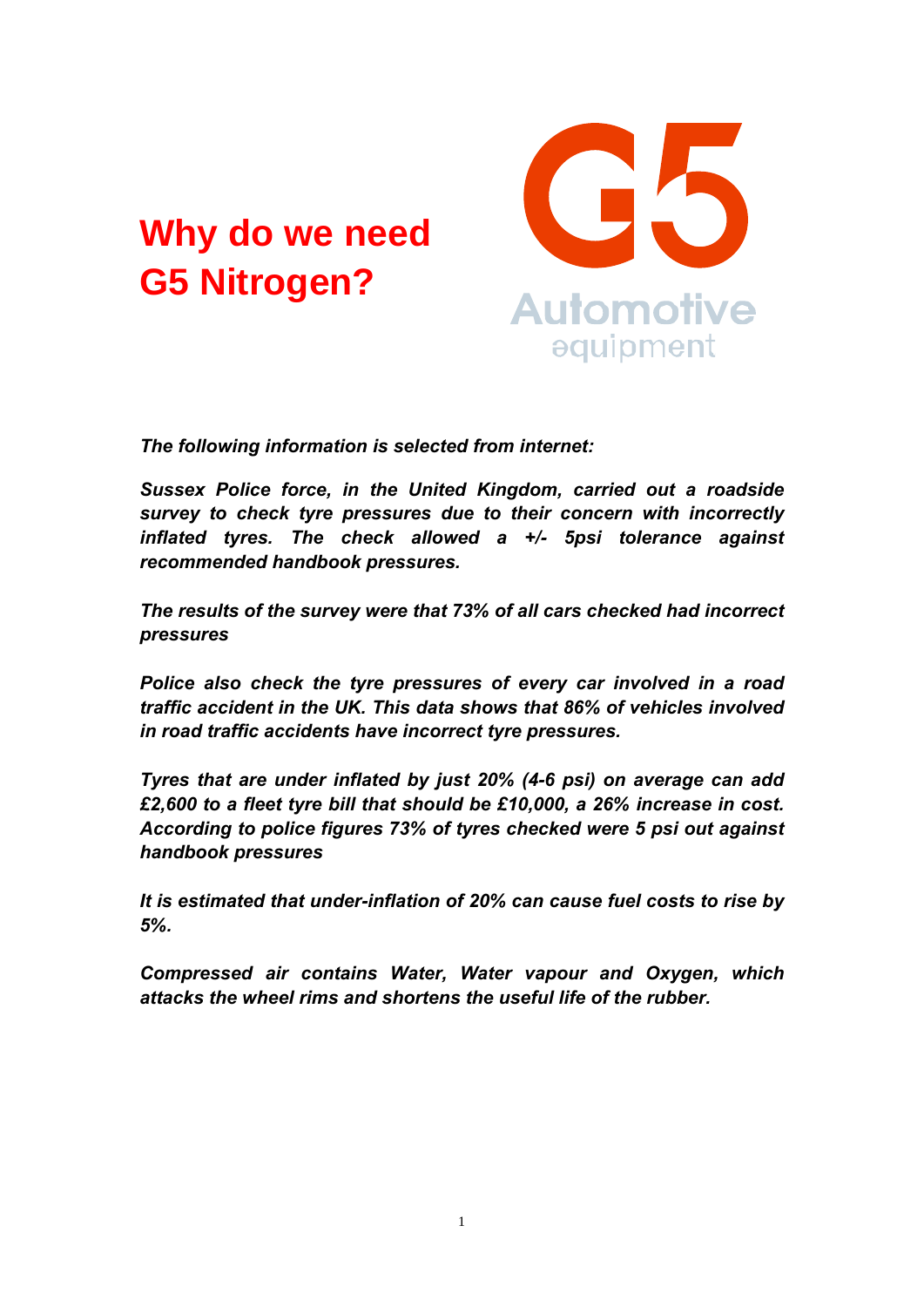

### **Why do all tyres lose pressure?**

*The following information is selected from internet:* 

*Certain components namely Oxygen, water vapour and free water that are found in compressed air are prone to permeation through the tyre structure. This is not from faulty valves or leaky rims but a natural pressure loss across the tyre and into the atmosphere. Of these components, both water vapour and free water can enter the tyre in varying amounts even if identical tyres are inflated with the same gauge on the same day. Compressed air is not a specified gas and as such will always contain varying amounts of components that are not suitable for tyre these inflation.* 

# **The benefits of Nitrogen Tyre Inflation**

*The following information is selected from internet:* 

*Under inflated tyres create drag which increases tread wear, fuel costs and the risk of punctures as well as having a significant effect on a cars performance both in handling and cost. G5 produces a stable inflation mixture, that has improved pressure retention properties that will ensure tyres remain fully inflated for longer. By having your tyres at the correct pressures you will experience the following benefits:* 

- *1. Better handling and road holding*
- *2. Reduces tread wear and increases tyre life by up to 25%*
- *3. Correct inflation pressures reduce puncture risk by up to 33%*
- *4. Reduced rolling resistance improves miles per gallon by 2%*
- *5. Improved pressure retention*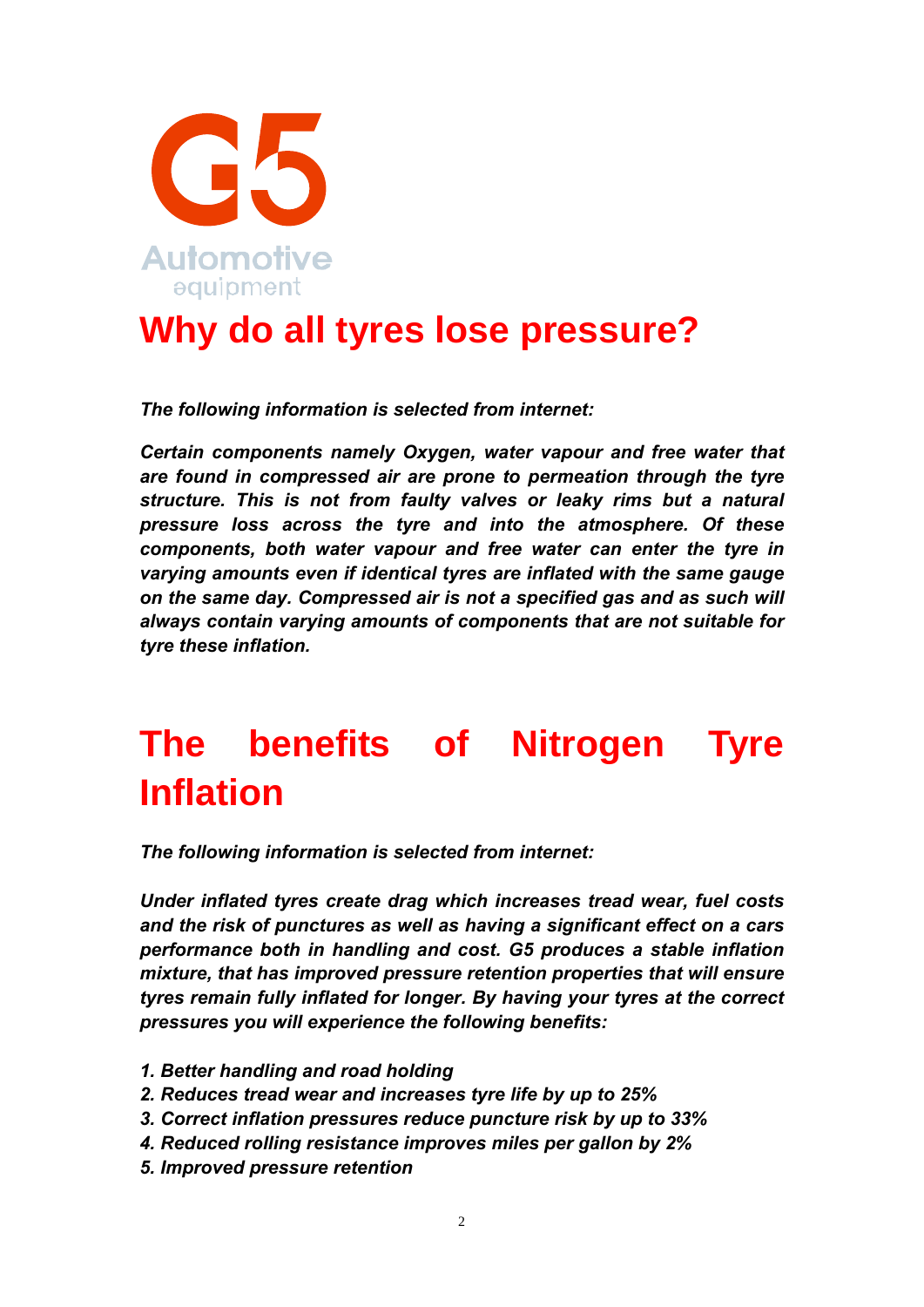# **Nitrogen Purge Function(N2P)**



*More and more consumers are looking towards nitrogen for tyre inflation due to the added advantages that it can offer.These are temperature stability,reduced osmosis and*  əquipment *reduced tyre pressure maintenance.* 

*These will all increase the safety for the driver of the vehicle.It also provides the financial benefits of increased tyre life and greater fuel economy.To increase the purity of nitrogen in the tyre the air must be removed.The N2P facility can be set between 0 and 9.This is the number of times the unit will purge the contents of the tyre and then re-inflate with the nitrogen supplied. The DPS can be set between 4PSI/0.3bar/30kPa and 50% of the final target pressure.This is the first deflate lower limit setting.The unit will deflate the tyre down to the DPS setting,and then inflate to the final target pressure.If 1 N2P cycle wasset,then the cycle is now completed.If more than one N2P cycle was set,from the second N2P procedure, the unit will deflate the tyre to 50% of the final target pressure and refill to the final target pressure,the purge routine(deflate/inflate)is repeated according to the number of purge cycle set.* 

*If both OPS and N2P are set,then the unit will first over inflate to seat the bead,and then continue to purge he contents as required.* 

# **Over Pressure Setting(OPS)**

*When fitted, the bead of the new tyre must be seated on the wheel rim.This is done via inflating the tyre past the required pressure until the bead is in place.The pressure needs to then be reduced to the required pressure.Traditionally this is done manually and is therefore time consuming for the operator.The OPS function allows the operator to set the amount of over pressure between 0 and 2 bar/29psi/200kPa.The unit will then over inflate the tyre by the set amount before automatically deflating back to the final pressure required.*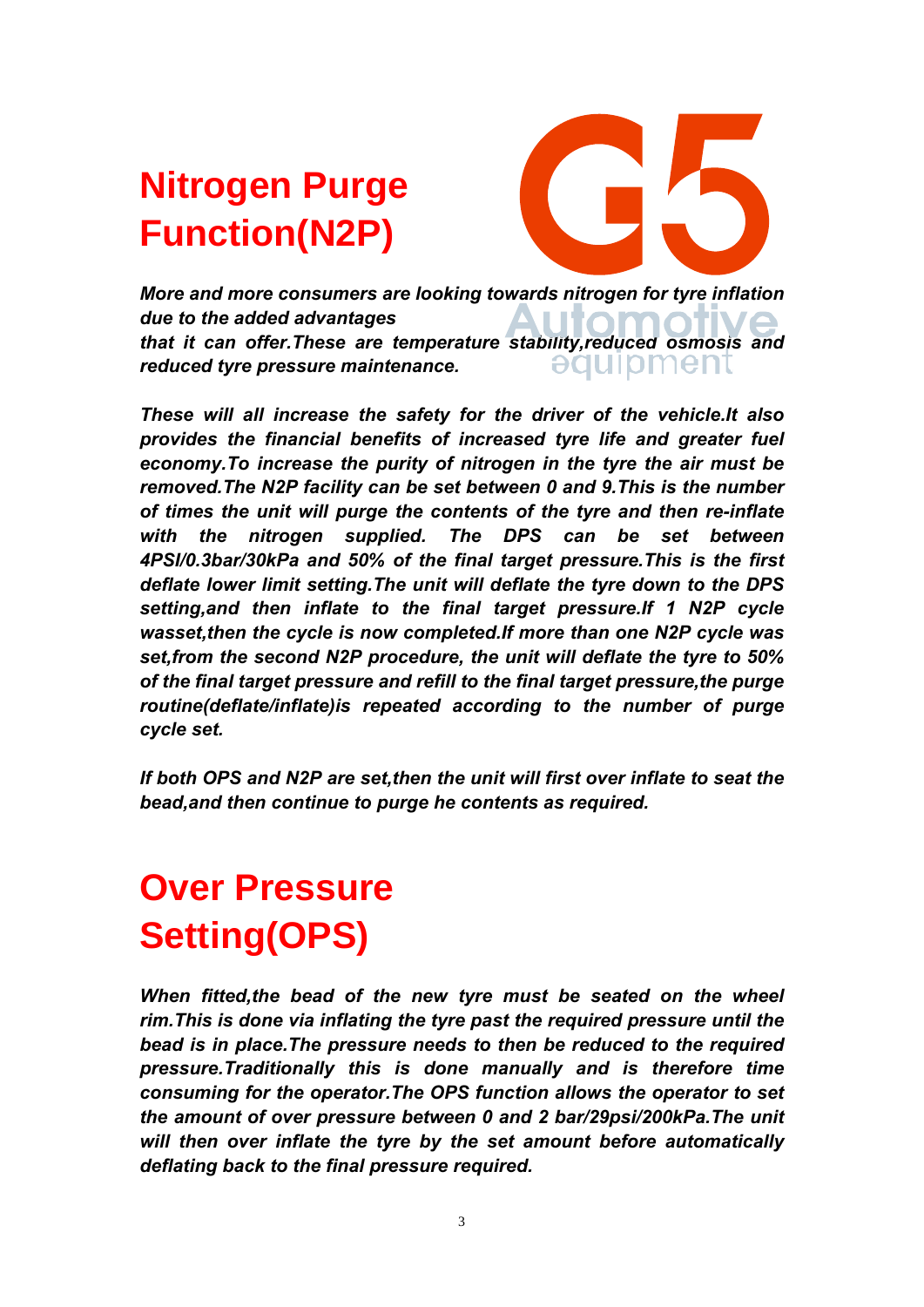## **How the G5 PSA Nitrogen Generator Works**

*The air is composed of 78% nitrogen gas, 21% oxygen and 1% other gas. The nitrogen inflator can get rid of the oxygen and the rest is nitrogen gas.* 

*There are two steel cylinders equipped with CMS in the nitrogen inflator. Just like sponge absorbing water, CMS can absorb the oxygen in the air without absorbing the nitrogen gas. (There are many pores on CMS surface and the molecular diameter of oxygen is smaller than that of the nitrogen. Therefore, the oxygen molecular can enter into the CMS surface and be absorbed, while the molecular diameter of nitrogen is relatively larger and cannot enter into the pores of CMS).* 

*When CMS absorb the oxygen to certain extent (saturation) and cannot absorb oxygen any more, the CMS in the nitrogen system will control the solenoid valve and exhaust the oxygen out.* 

*The diagrammatic sketch is as follows:* 

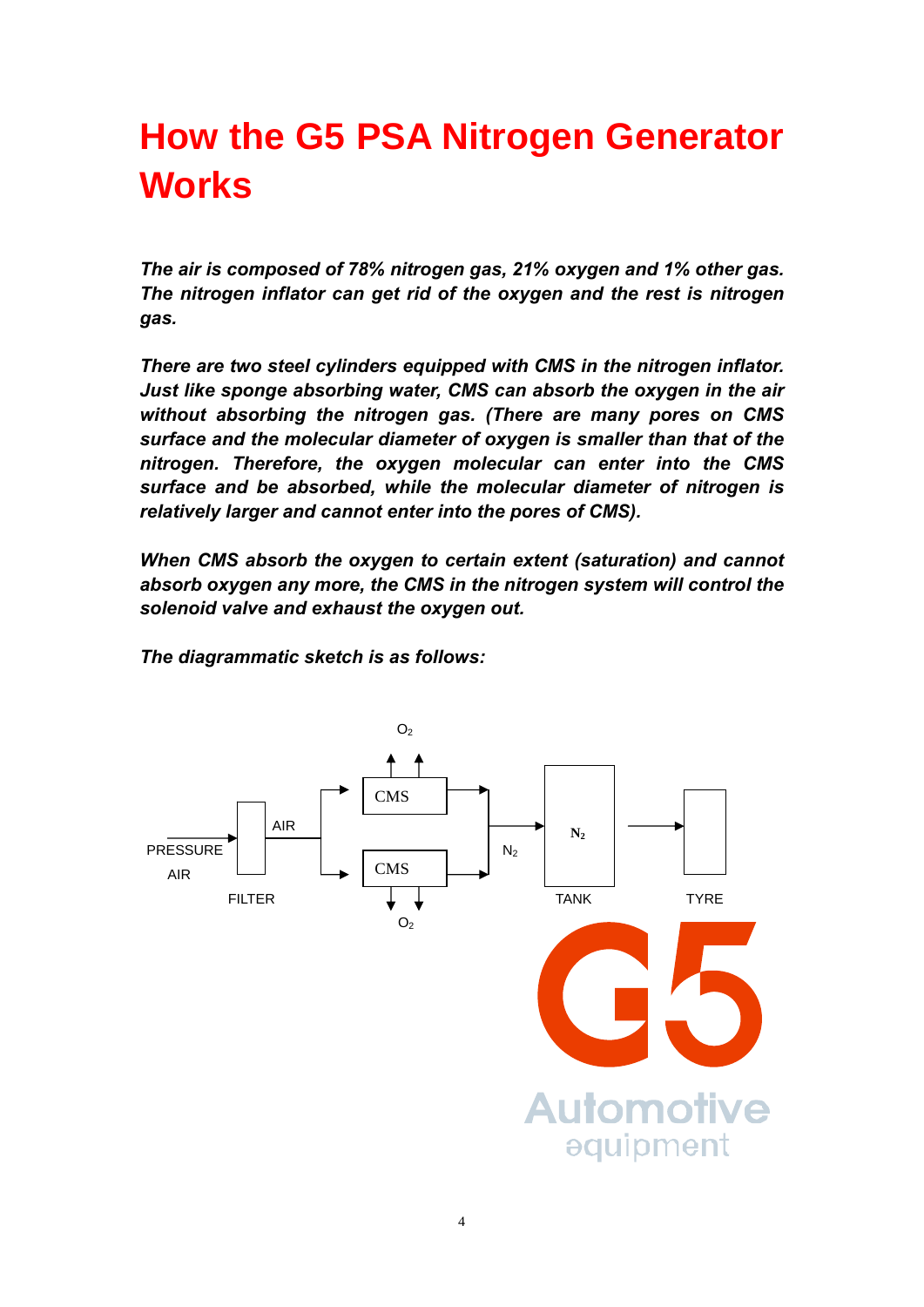### **Handheld Nitrogen Analyser Model: A-1053**



#### **A-1053 Main Features:**

- *■Simple to operate one button operation*
- *■Auto-power off function*
- *■Replaceable battery and sensor*
- *■The Nitrogen Analyser gives you the actual Nitrogen percentage in your tyres*

#### **A-1053 Technical Data Summary**

*Measurement Range: 0-100 % Nitrogen Display Resolution: 0.1 vol % Measurement Cycle: 0.5 secs Response time 90%: less than 2 seconds Auto Off time delay: 5 mins Accuracy: +/- 0.5 vol% from 0 to 50 vol% +/- 2 vol% from 50-99 vol%* 

*Operating temperature: 0*℃*/32°F to 50*℃ */ 122°F* 

*Sensor Life: 24 months Battery Type: 9v 6LR61 Alkaline*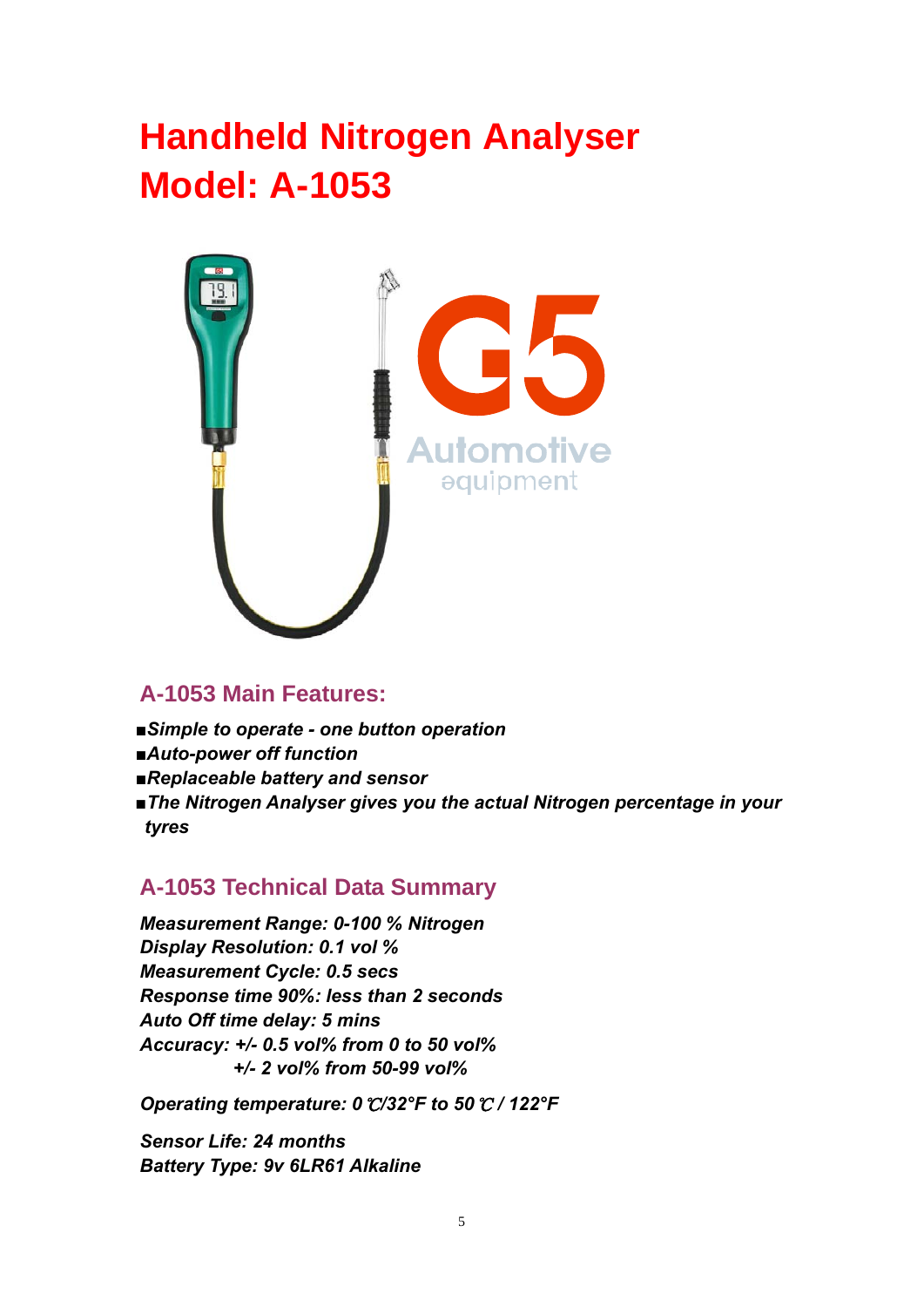# **Portable and Smart Manual Model Nitrogen Tyre Inflation System Model: E-1135b**



### **E-1135b Main Features:**

- *■ Portable and Smart \*\**
- *■ 102PSI/7bar/700kPa*
- *■ 56L/min(1.9cfm)*
- *■ Suit for: Motorcycle, Car, Light Truck*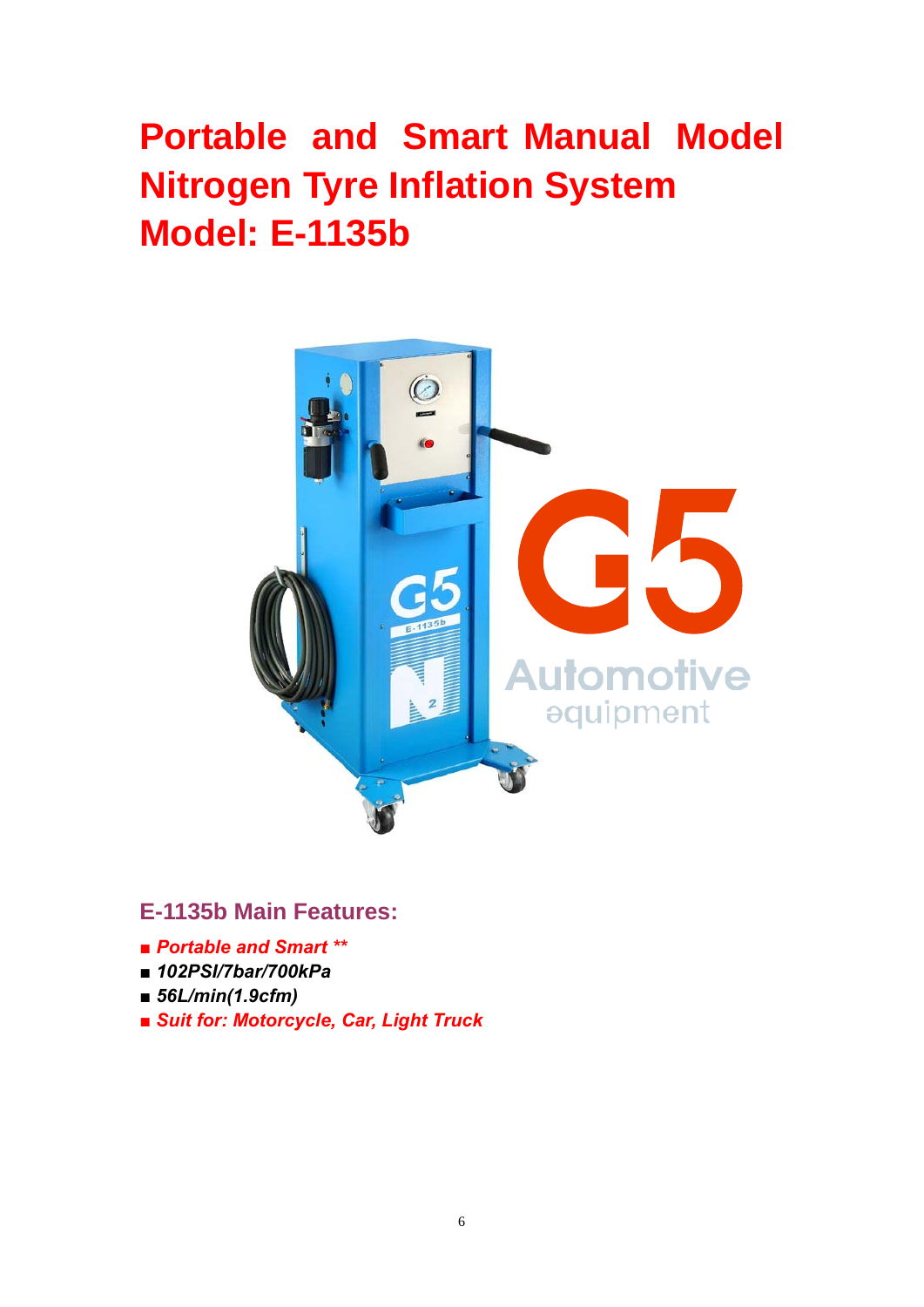### **E-1135b Technical Data Summary**

| Dimensions (Height*Width*Depth)          | 1260mm*450mm*590mm                                               |
|------------------------------------------|------------------------------------------------------------------|
|                                          | 49.6" *17.7"*23.2"                                               |
| <b>Nei Weight</b>                        | 71kg/156.5lbs                                                    |
| <b>Gross Weight</b>                      | 88kg/194lbs                                                      |
| <b>Packing Size (Height*Width*Depth)</b> | 1380mm*730mm*510mm                                               |
|                                          | 54.3"*28.7"*20.1"                                                |
| <b>Power Requirement</b>                 | 100-240Vac 50/60HZ                                               |
| <b>Power Consumption</b>                 | 20VA                                                             |
| <b>Operating Temperature Range</b>       | -20 °C/-4°F to 70 °C / 158°F                                     |
| <b>Compressed Air Input Range</b>        | 87-217PSI/6-15bar /600-1500kPa                                   |
| <b>Compressed Air Input Flow</b>         | $250$ L/min(8.0cfm)                                              |
| <b>Nitrogen Purity</b>                   | $95 - 99 + \%$                                                   |
| <b>Nitrogen Output</b>                   | 56L/min(1.9cfm)@116PSI/8bar/800kPa<br><b>Absorption pressure</b> |
| <b>Maximum Nitrogen Pressure in Tank</b> | 102PSI/7bar/700kPa                                               |

### **E-1135b Specifications:**

- *1. Generates nitrogen from your compressed air*
- *2. Pre-Filter*
- *3. 1 Nos.\*10m/32.8ft standard hose with 2 quick couplers to connect the unit and your inflation gun*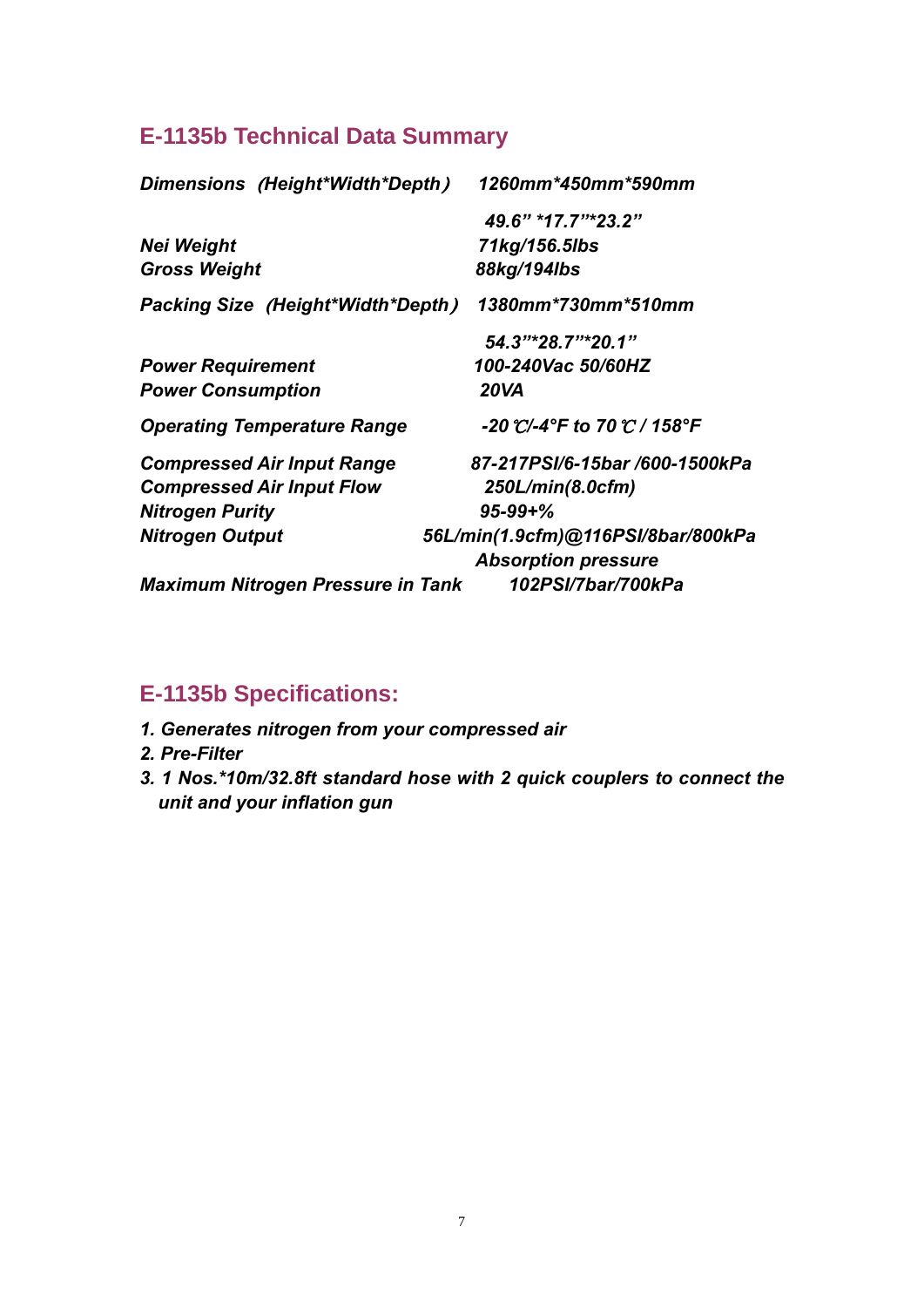# **Manual Model Nitrogen Tyre Inflation System Model: E-1135**



**E-1135 Main Features:** 

- *■ 102PSI/7bar/700kPa*
- *■ 50L/min(1.8cfm)*
- *■ Suit for: Motorcycle, Car, Light Truck*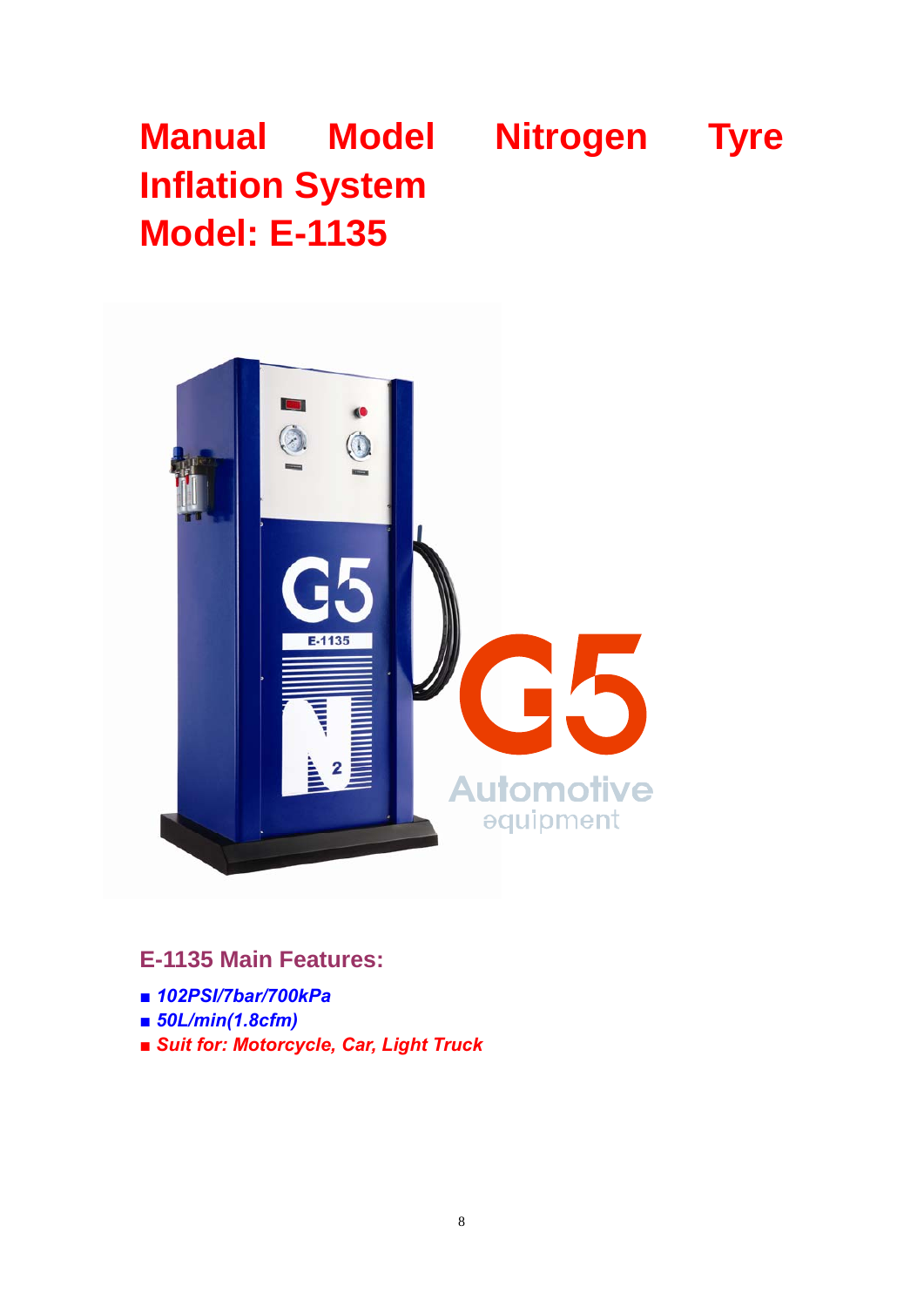### **E-1135 Technical Data Summary**

| <b>Dimensions (Height*Width*Depth)</b>   | 1255mm*700mm*435mm                 |
|------------------------------------------|------------------------------------|
|                                          | 49.4"*27.6"*17.1"                  |
| <b>Nei Weight</b>                        | 87kg/191.8lbs                      |
| <b>Gross Weight</b>                      | 104kg/229.3lbs                     |
| <b>Packing Size (Height*Width*Depth)</b> | 1380mm*730mm*510mm                 |
|                                          | 54.3"*28.7"*20.1"                  |
| <b>Power Requirement</b>                 | 100-240Vac 50/60HZ                 |
| <b>Power Consumption</b>                 | <b>20VA</b>                        |
| <b>Operating Temperature Range</b>       | -20 °C/-4°F to 70 °C / 158°F       |
| <b>Compressed Air Input Range</b>        | 87-123PSI/6-8.5bar /600-850kPa     |
| <b>Compressed Air Input Flow</b>         | 200L/min(7.2cfm)                   |
| <b>Nitrogen Purity</b>                   | $95 - 99 + \%$                     |
| <b>Nitrogen Output</b>                   | 50L/min(1.8cfm)@116PSI/8bar/800kPa |
|                                          | <b>Absorption pressure</b>         |
| <b>Maximum Nitrogen Pressure in Tank</b> | 102PSI/7bar/700kPa                 |

### **E-1135 Specifications:**

- *1. Generates nitrogen from your compressed air*
- *2. 2 Pre-Filters*
- *3. 50L/13.2gal(us)internal nitrogen storage tank*
- *4. 1 Nos.\*10m/32.8ft standard hose with 2 quick couplers to connect the unit and your inflation gun*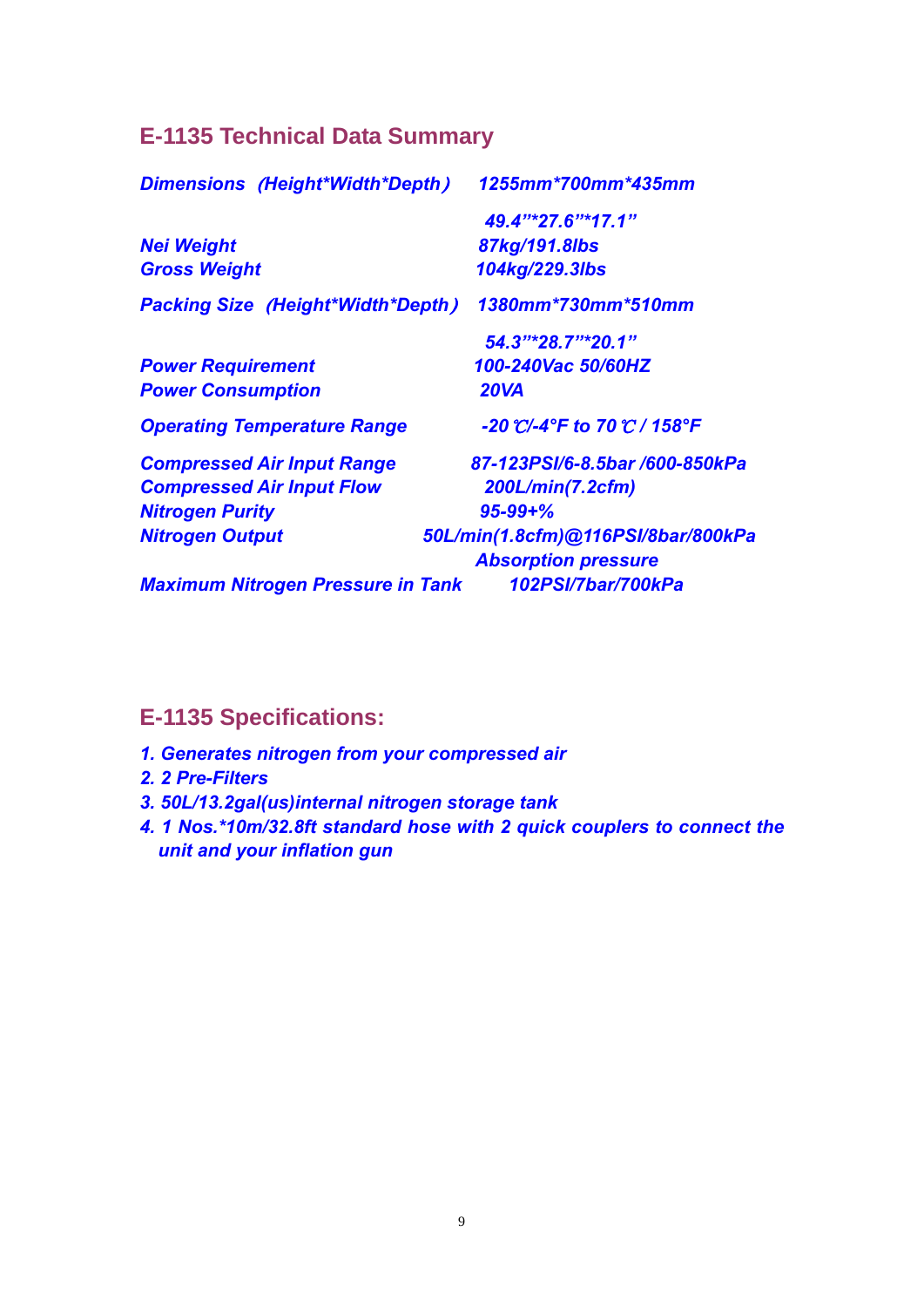# **Manual Model Nitrogen Tyre Inflation System suit for Bus and Car Model: E-1170**



### **E-1170 Main Features:**

- *■ 228L/min(8cfm) Nitrogen output make the unit a fit for almost any size automotive service facility \*\**
- *■ 174PSI/12bar/1200kPa*
- *■ Suit for: Motorcycle, Car, Light Truck, Bus \**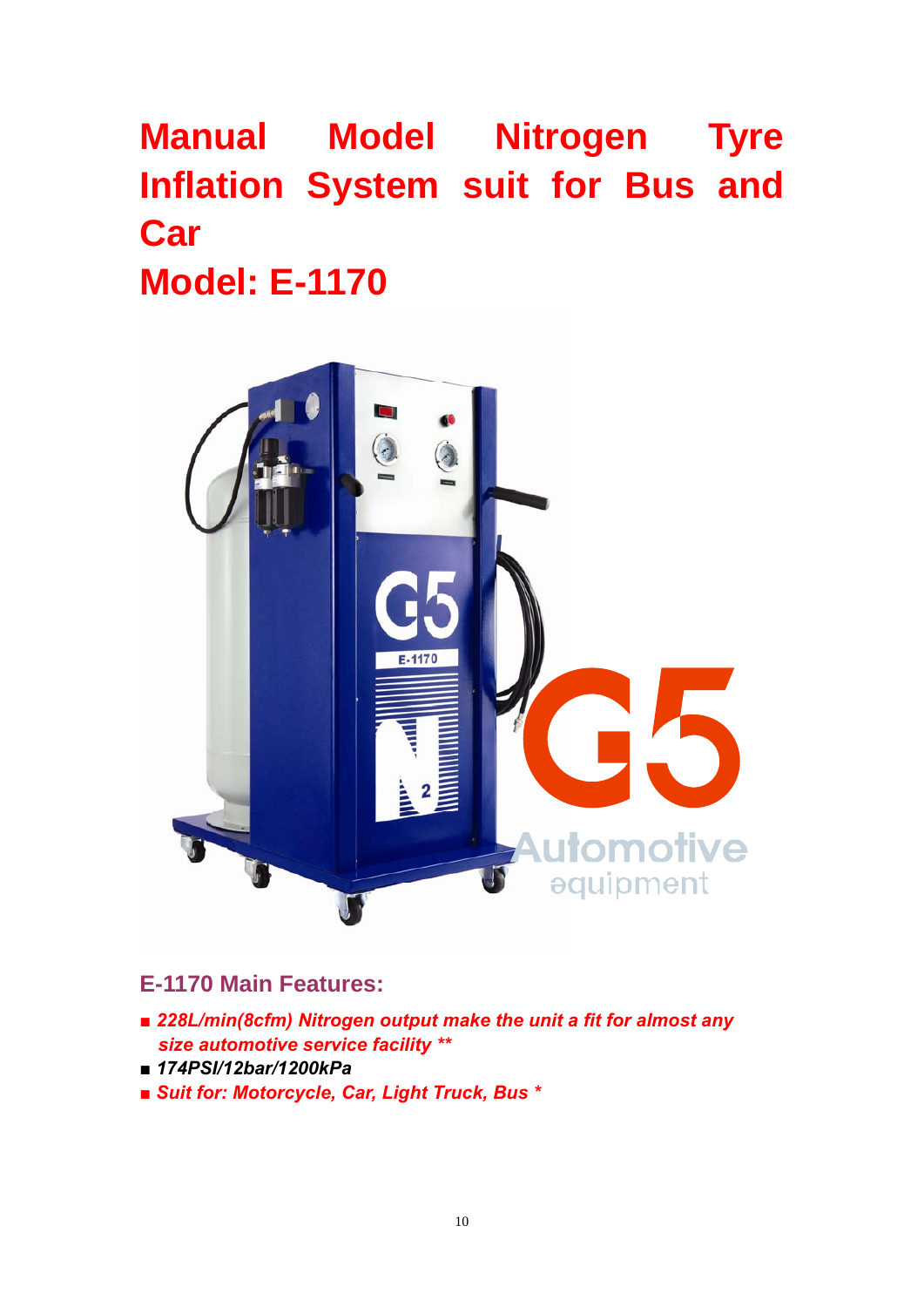### **E-1170 Technical Data Summary**

| <b>Dimensions/Weight</b>                 | <b>Main Body</b>             | <b>Tank</b>                       |
|------------------------------------------|------------------------------|-----------------------------------|
| <b>Height</b>                            | 1310mm/51.6"                 | 1100mm/43.3"                      |
| Width                                    | 730mm/28.7"                  | 400mm/15.7"                       |
| Depth                                    | 620mm/24.4"                  | 400mm/15.7"                       |
| <b>Net Weight</b>                        | 167kg/368.2lbs               | 38kg/83.8lbs                      |
| <b>Gross Weight</b>                      | 200kg/441.2lbs               | 42kg/92.6lbs                      |
| <b>Packing Size</b>                      | <b>Main Body</b>             | Tank                              |
| <b>Height</b>                            | 1450mm/57.1"                 | 1180mm/46.5"                      |
| Width                                    | 730mm/28.7"                  | 440mm/17.3"                       |
| Depth                                    | 670mm/26.4"                  | 440mm/17.3"                       |
| <b>Power Requirement</b>                 | 100-240Vac 50/60HZ,          |                                   |
| <b>Power Consumption</b>                 | 45VA                         |                                   |
| <b>Operating Temperature Range</b>       | -20 °C/-4°F to 70 °C / 158°F |                                   |
| <b>Compressed Air Input Range</b>        |                              | 145-217PSI/10-15bar /1000-1500kPa |
| <b>Compressed Air Input Flow</b>         | 900L/min(32cfm)              |                                   |
| <b>Nitrogen Purity</b>                   | $95-99+%$                    |                                   |
| <b>Nitrogen Output</b>                   | <b>Absorption pressure</b>   | 228L/min(8cfm)@116PSI/8bar/800kPa |
| <b>Maximum Nitrogen Pressure in Tank</b> |                              |                                   |
|                                          | <b>Adjustable</b>            | 145-174PSI/10-12bar/1000-1200kPa  |

### **E-1170 Specifications:**

- *1. Generates nitrogen from your compressed air*
- *2. Auto Shut-Off*
- *3. 2 Pre-Filters*
- *4. 118L/31.1gal(us)external Nitrogen storage tank*
- *5. 1Nos\*10m/32.8ft standard hose with 2 quick couplers to Connect the unit and your tire inflation gun*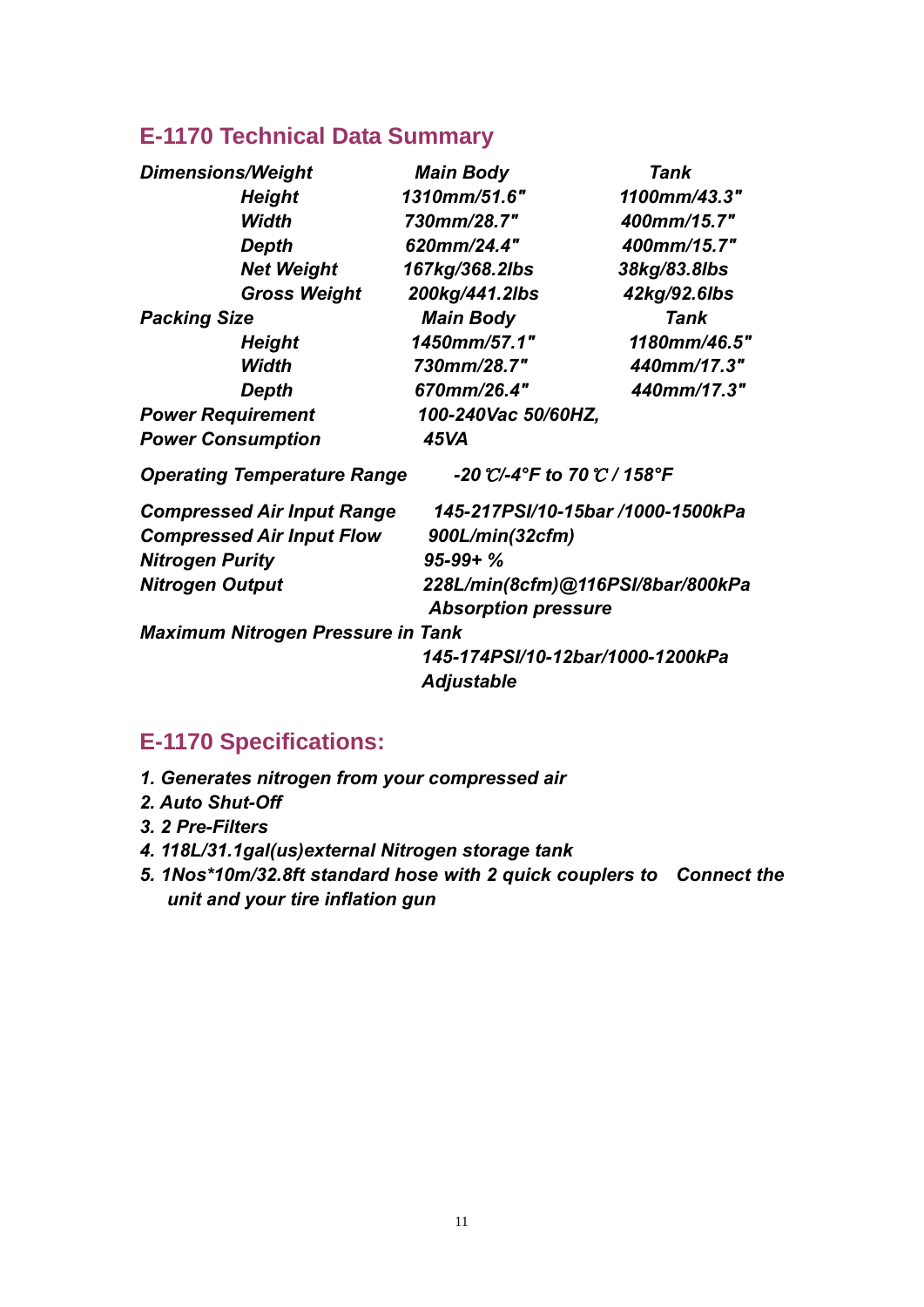# **Vacuum Model Nitrogen Tyre Inflation System Model: E-1136**



#### **E-1136 Main Features:**

- *■ Pump the air from the tyre by the internal vacuum generator \**
- *■ Auto-Start Inflation \**
- *■ Single Tire Application*
- *■ 72PSI/5bar/500kPa*
- *■ 58L/min(2.0cfm)*
- *■ Suit for: Car, Light Truck*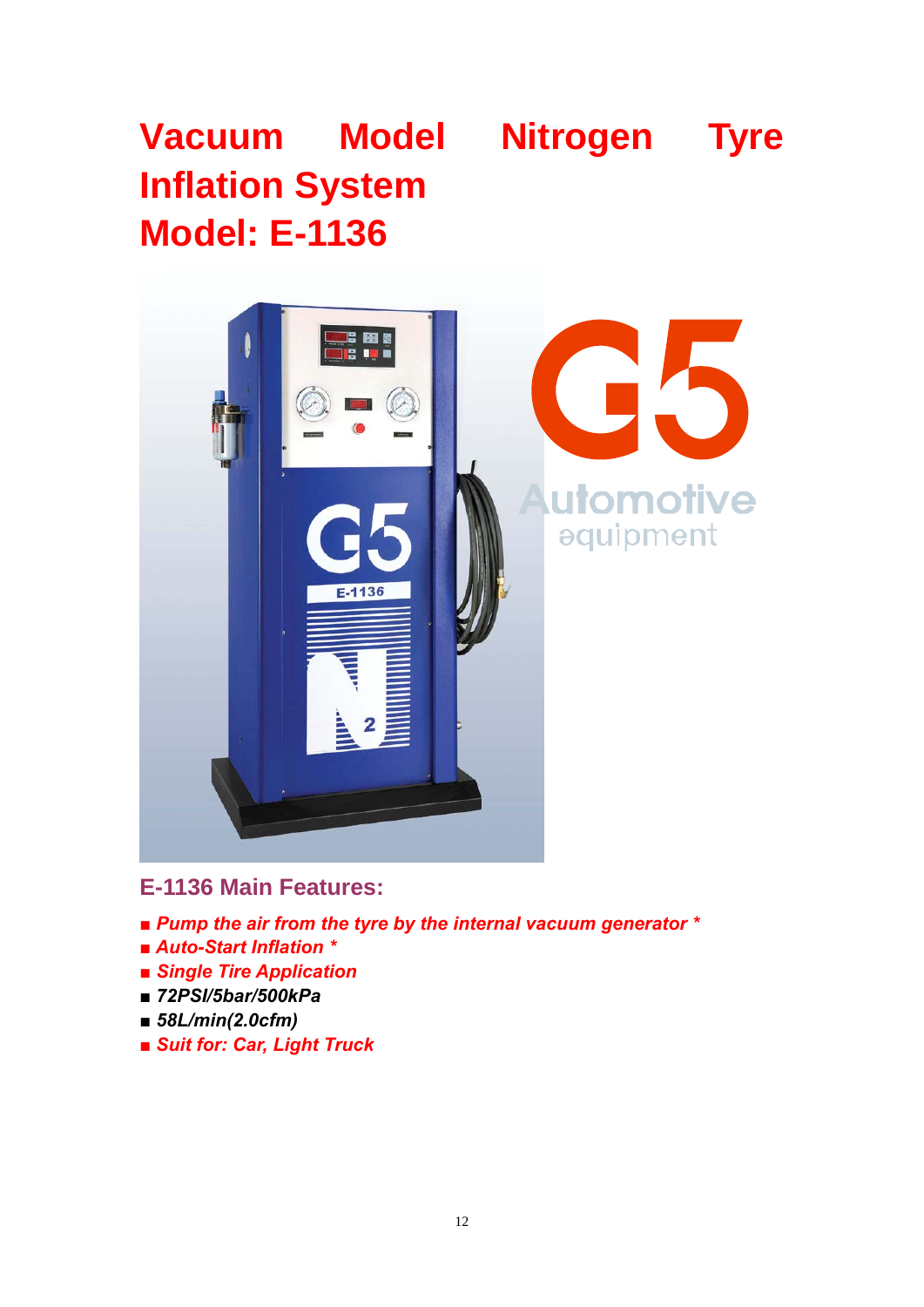#### **E-1136 Technical Data Summary**

*Dimensions*(*Height\*Width\*Depth*)*1255mm\*700mm\*435mm* 

|                                          | 49.4"*27.6"*17.1"                                    |
|------------------------------------------|------------------------------------------------------|
| <b>Nei Weight</b>                        | 87kg/191.8lbs                                        |
| <b>Gross Weight</b>                      | 104kg/229.3lbs                                       |
|                                          | Packing Size (Height*Width*Depth) 1380mm*730mm*510mm |
|                                          | $54.3$ "*28.7"*20.1"                                 |
| <b>Power Requirement</b>                 | 100-240Vac 50/60HZ                                   |
| <b>Power Consumption</b>                 | 30VA                                                 |
| <b>Operating Temperature Range</b>       | -20 °C/-4°F to 70 °C / 158°F                         |
| <b>Compressed Air Input Range</b>        | 87-145PSI/6-10bar /600-1000kPa                       |
| <b>Compressed Air Input Flow</b>         | 500L/min(17.0cfm)                                    |
| <b>Nitrogen Purity</b>                   | $95 - 99 + \%$                                       |
| <b>Nitrogen Output</b>                   | 58L/min(2.0cfm)@116PSI/8bar/800kPa                   |
|                                          | <b>Absorption pressure</b>                           |
| <b>Maximum Nitrogen Pressure in Tank</b> |                                                      |

*102PSI/7bar/700kPa* 

#### **E-1136 Specifications:**

- *1. Generates nitrogen from your compressed air*
- *2. 2 Pre-Filters*
- *3. 50L/13.2gal(us)internal nitrogen storage tank*
- *4. Auto-start inflation*
- *5. Remain at last setting*
- *6. Audible and visual end of the cycle signal indicators*
- *7. LED display*

*4. 1 Nos.\*10m/32.8ft standard hose with single clip-on open tyre chuck* 

*5. To increase the tyre nitrogen purity, the valve core must be removed manually and allow all the air to escape from the tyre. Before inflate tyre with nitrogen, firstly the unit will pump the air from the tyre by the internal vacuum generator then inflate nitrogen to the target tyre pressure.*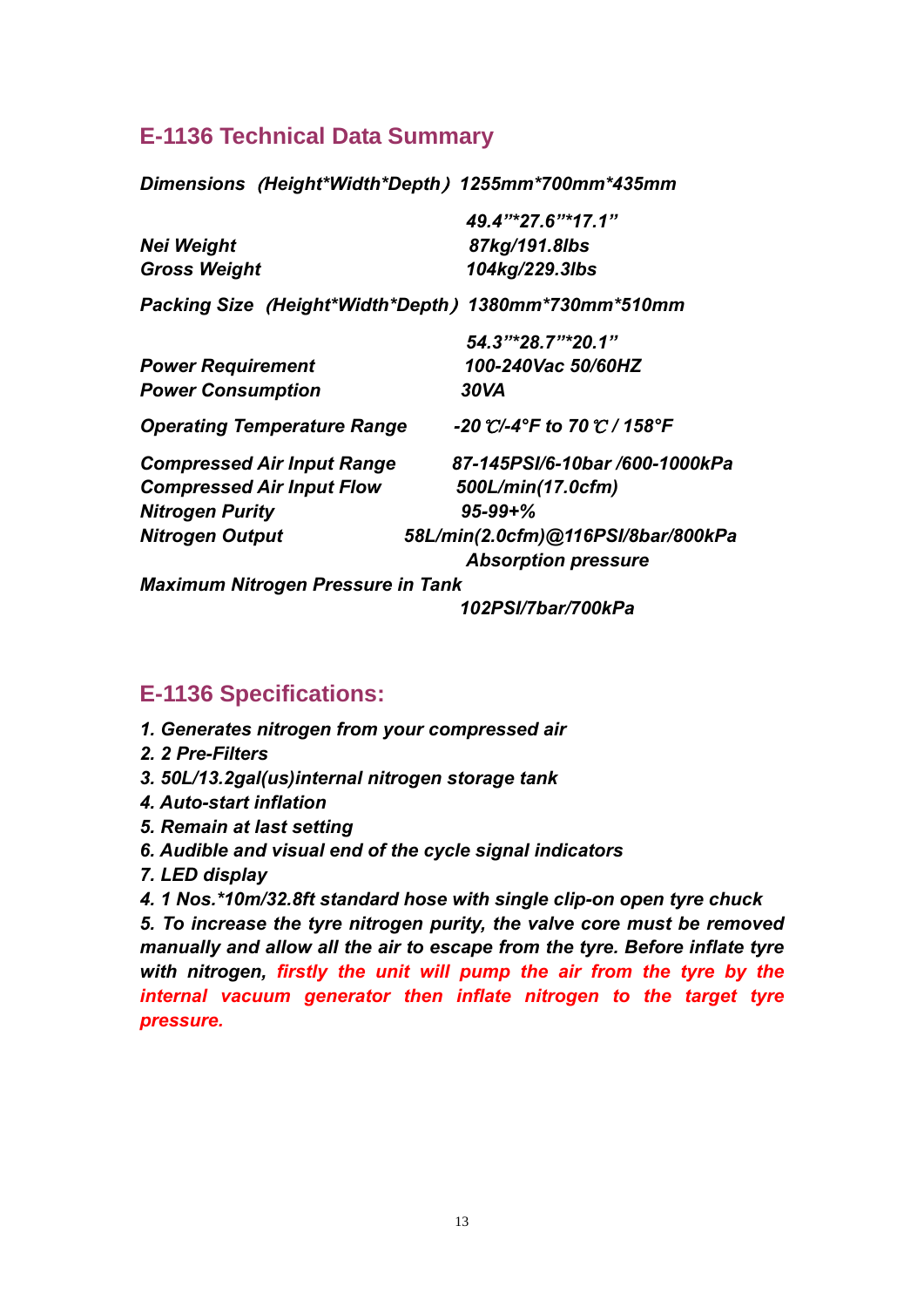# **Single Tyre application&N2P Feature Nitrogen Tyre Inflation System Model: E-1135-N2P**





*10m/32.8ft Hose with single clip-on open type Core retracting Tool -Supplied separately: Could save 40% Air deflation time than using standard hose with single clip-on open type chuck* 

 *Model: A-1050*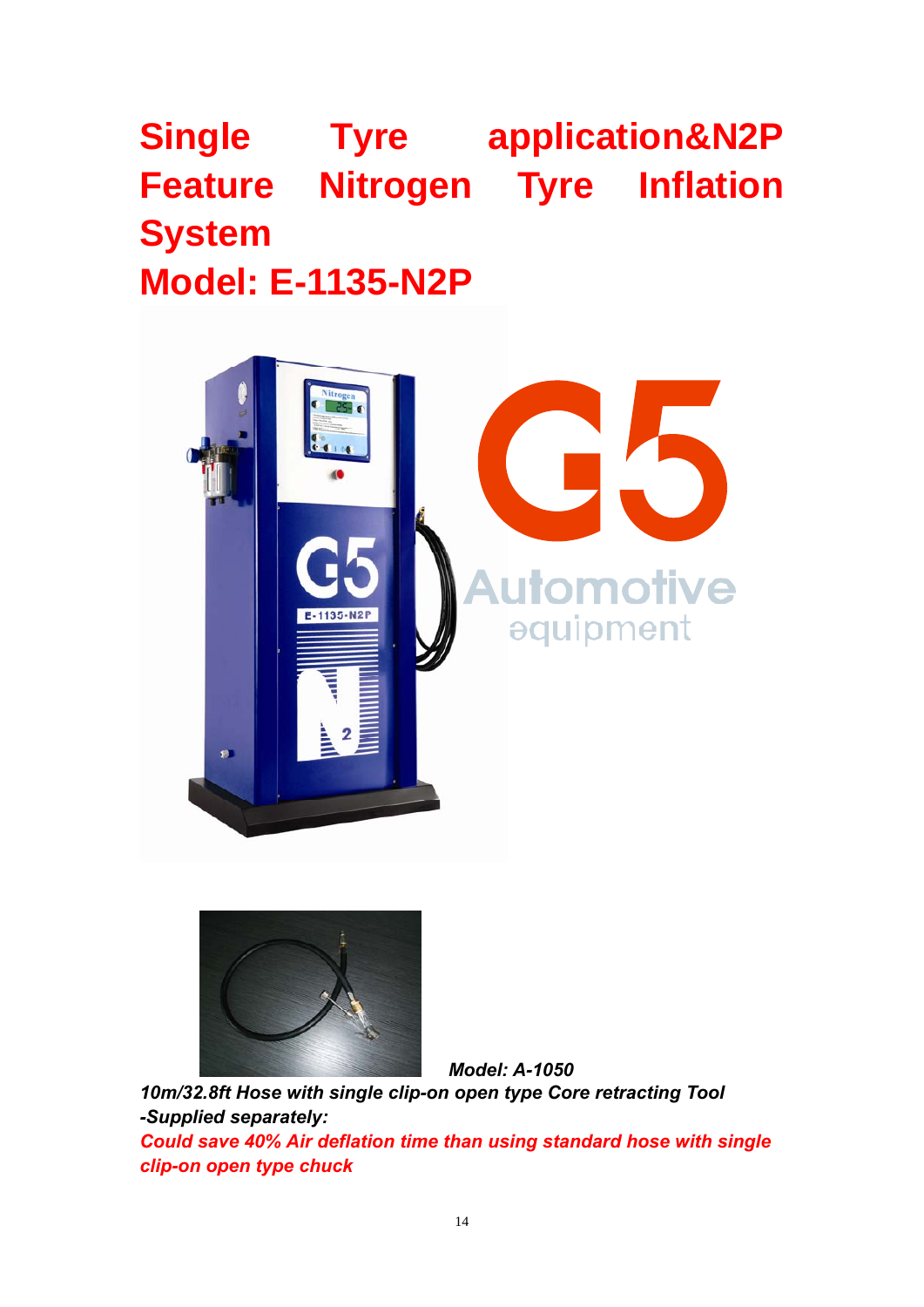#### **E-1135-N2P Main Features:**

- *■ Without pumping the air from the tyre by the internal vacuum generator \**
- *■ Converts the tyre to Nitrogen at the touch of a button \*\**
- *Nitrogen Purge(N2P) feature, Replaces the Air in tyre with Nitrogen automatically, without lifing the vehicle \*\**
- *■ Auto-start Inflation \**
- *■ Fully Automated, fully programmable, micro-processor controlled conversion system*
- *■ Self-diagnostic features*
- *■ Over Pressure Setting(OPS)*
- *■ Single Tyre Application*
- *■ 90PSI/6.2bar/620kPa*
- *■ 58L/min(2.0cfm)*
- *■ Suit for: Motorcycle, Car, Light Truck*

#### **E-1135-N2P Technical Data Summary**

| Dimensions(Height*Width*Depth)           | 1255mm*720mm*435mm<br>49.4"*28.3"*17.1" |
|------------------------------------------|-----------------------------------------|
| <b>Net Weight</b>                        | 89kg/196.2lbs                           |
| <b>Gross Weight</b>                      | 106kg/233.7lbs                          |
| <b>Packing Size(height*Width*Depth)</b>  | 1380mm*730mm*510mm<br>54.3"*28.7"*20.1" |
| <b>Power Requirement</b>                 | 100-240Vac 50 / 60HZ                    |
| <b>Power Consumption</b>                 | <b>30VA</b>                             |
| <b>Operating Temperature Range</b>       | -20 °C/-4°F to 70 °C / 158°F            |
| <b>Compressed Air Input Range</b>        | 87-123PSI/6-8.5bar /600-850kPa          |
| <b>Compressed Air Input Flow</b>         | 250L/min(8.0cfm)                        |
| <b>Nitrogen Purity</b>                   | $95 - 99 + \%$                          |
| <b>Nitrogen Output</b>                   | 58L/min(2.0cfm)@116PSI/8bar/800kPa      |
|                                          | <b>Absorption pressure</b>              |
| <b>Maximum Nitrogen Pressure in Tank</b> | 102PSI/7bar/700kPa                      |
| <b>Operating Range</b>                   | 5-90PSI/0.3-6.2bar/35-620kPa            |
| <b>Resolution</b>                        | 1PSI/0.1bar/5kPa                        |
| <b>Units of Measurement</b>              | <b>PSI/bar/kPa</b>                      |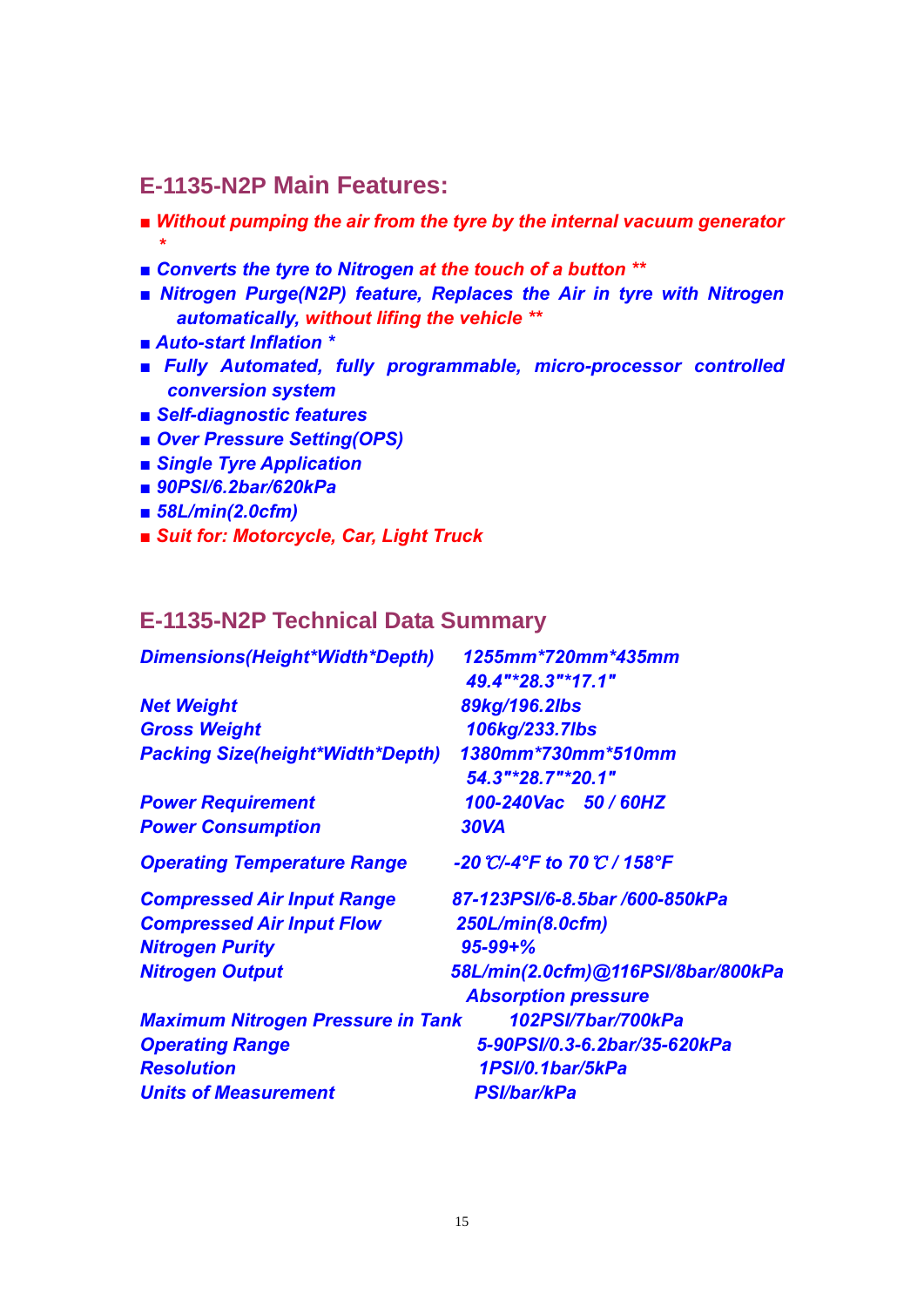### **E-1135-N2P Specifications:**

- *1. Generates nitrogen from your compressed air*
- *2. 2 Pre-Filters*
- *3. 50L/13.2gal(us)internal nitrogen storage tank*
- *4. Auto-start inflation*
- *5. Automatic zero drift adjustment*
- *6. Remain at last setting*
- *7. Audible and visual end of the cycle signal indicators*
- *8. Large backlight LCD display*
- *9. Vandal resistant mechanical switches*

*10. 1 Nos.\*10M/32.8ft standard hose with single clip-on open type chuck*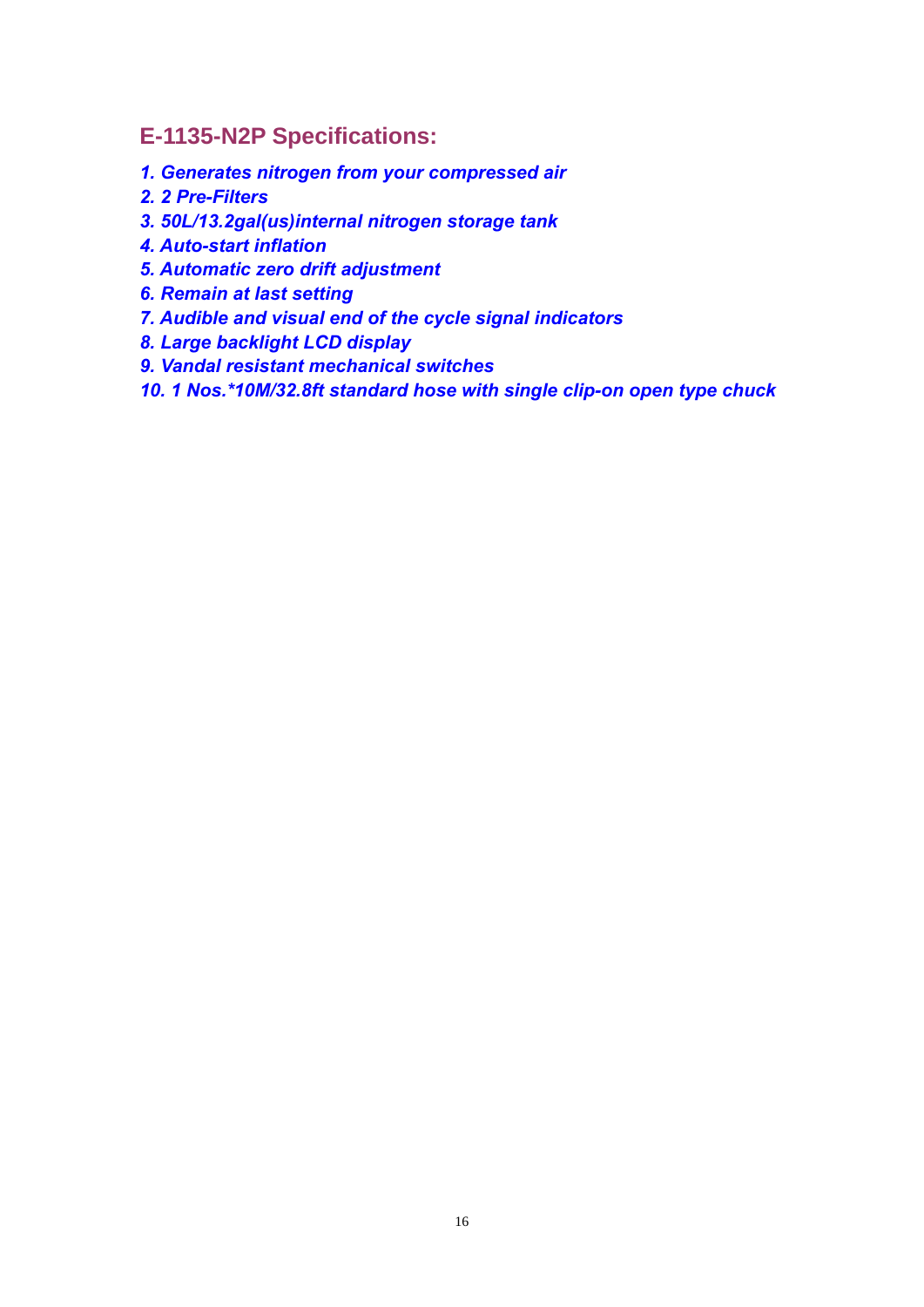**Portable and Smart 2 Tyres simultaneous Inflation&N2P Feature Nitrogen Tyre Inflation System Model: E-1135b-N2P** 

# *NEW*!

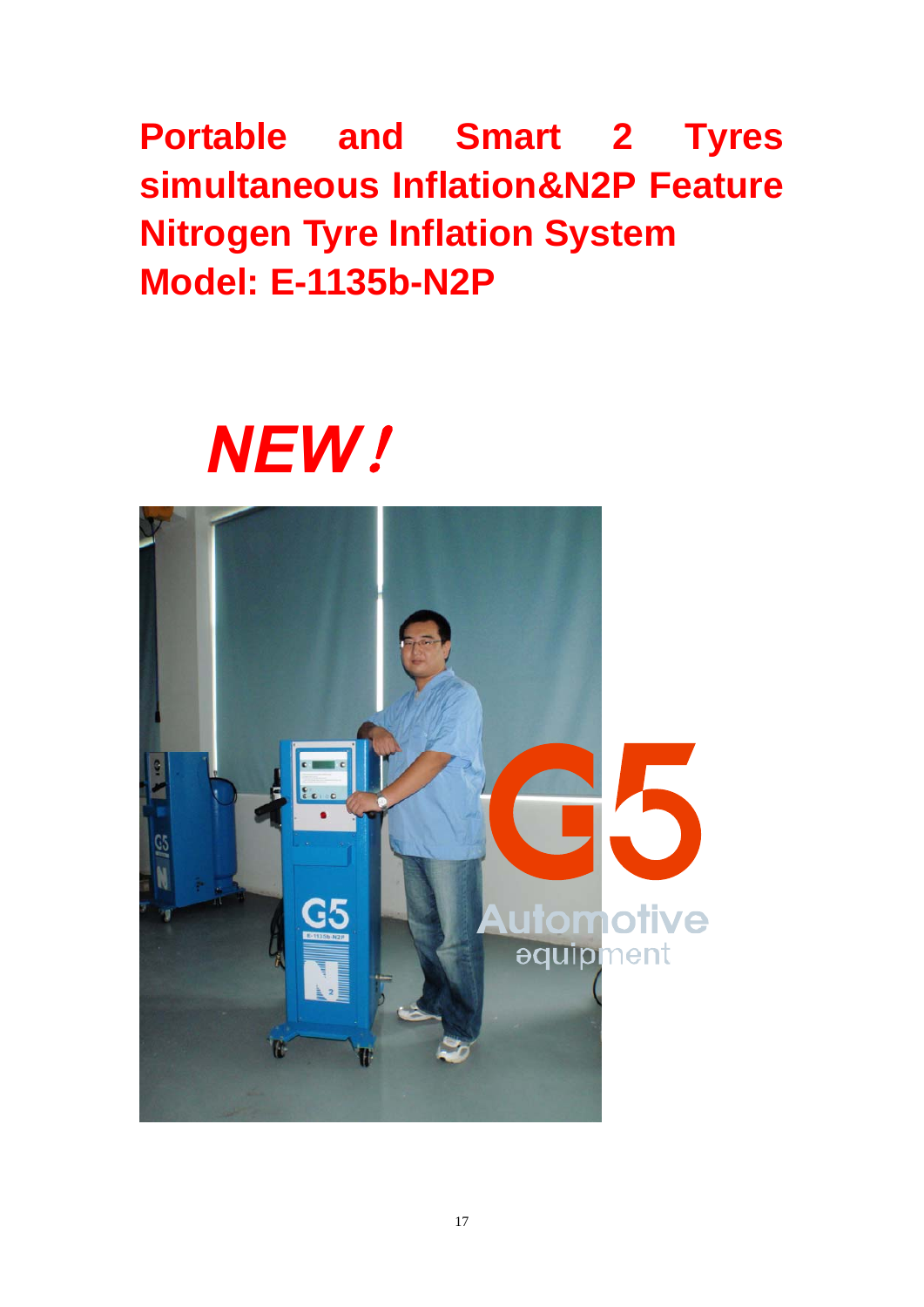#### **E-1135b-N2P Main Features:**

- *■ Portable and Smart \*\**
- *■ Converts up to 2 tyres to Nitrogen simultaneously at the touch of a button \*\**
- *■ Nitrogen Purge(N2P) feature, Replaces the Air in tyres with Nitrogen automatically, without lifing the vehicle or removing the tyres or valves \*\**
- *■ Inflate up to 2 tyres simultaneous could save 25% time than single tyre inflation \*\**
- *■ Fully Automated, fully programmable, micro-processor controlled conversion system.*
- *■ Self-diagnostic features.*
- *■ Over Pressure Setting(OPS)*
- *■ 90PSI/6.2bar/620kPa*
- *■ 61L/min(2.1cfm)*
- *■ Suit for: Motorcycle, Car, Light Truck*

#### **E-1135b-N2P Technical Data Summary**

| Dimensions(Height*Width*Depth)          | 1260mm*450mm *590mm                     |  |
|-----------------------------------------|-----------------------------------------|--|
|                                         | 49.6"*17.7"*23.2"                       |  |
| <b>Net Weight</b>                       | 72kg/159lbs                             |  |
| <b>Gross Weight</b>                     | 89kg/196lbs                             |  |
| <b>Packing Size(height*Width*Depth)</b> | 1380mm*730mm*510mm<br>54.3"*28.7"*20.1" |  |
| <b>Power Requirement</b>                | 100-240Vac 50/60HZ                      |  |
| <b>Power Consumption</b>                | 30VA                                    |  |
| <b>Operating Temperature Range</b>      | -20 °C/-4°F to 70 °C / 158°F            |  |
| <b>Compressed Air Input Range</b>       | 87-217PSI/6-15bar /600-1500kPa          |  |
| <b>Compressed Air Input Flow</b>        | 250L/min(8.0cfm)                        |  |
| <b>Nitrogen Purity</b>                  | $95 - 99 + \%$                          |  |
| <b>Nitrogen Output</b>                  | 61L/min(2.1cfm)@116PSI/8bar/800kPa      |  |
|                                         | <b>Absorption pressure</b>              |  |
| Maximum Nitrogen Pressure in Tank       | 102PSI/7bar/700kPa                      |  |
| <b>Operating Range</b>                  | 5-90PSI/0.3-6.2bar/35-620kPa            |  |
| <b>Resolution</b>                       | 1PSI/0.1bar/5kPa                        |  |
| <b>Units of Measurement</b>             | PSI/bar/kPa                             |  |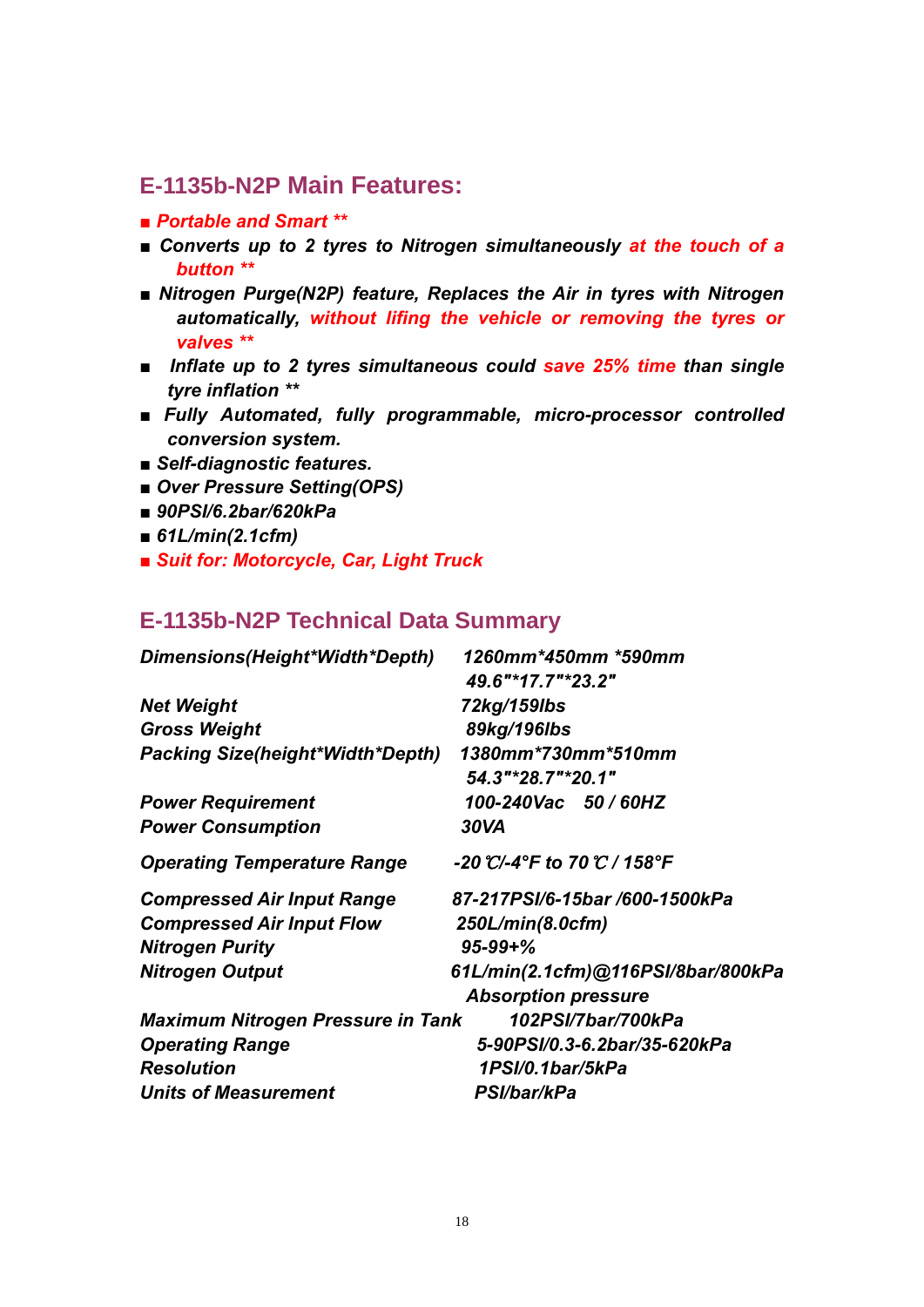### **E-1135b-N2P Specifications:**

- *1. Generates nitrogen from your compressed air*
- *2. Pre-Filters*
- *3. internal nitrogen storage tank*
- *4. Adjustable over pressure setting(OPS)*
- *5. Nitrogen purge and fill cycle (N2P)*
- *6. Adjustable number of cycles*
- *7. Adjustable lower purge pressure limit*
- *8. Standard inflate to target*
- *9. 2 air outlets allow simultaneous inflation of up to 2 tires*
- *10. Auto-Start inflation*
- *11. Automatic zero drift adjustment*
- *12. Remain at last setting*
- *13. Comprehensive diagnostics and error reporting*
- *14. Audible and visual end of the cycle signal indicators*
- *15. Large backlight LCD display*
- *16. Vandal resistant mechanical switches*
- *17. 2 Nos.\*8M/26ft standard hoses with single clip-on closed chuck*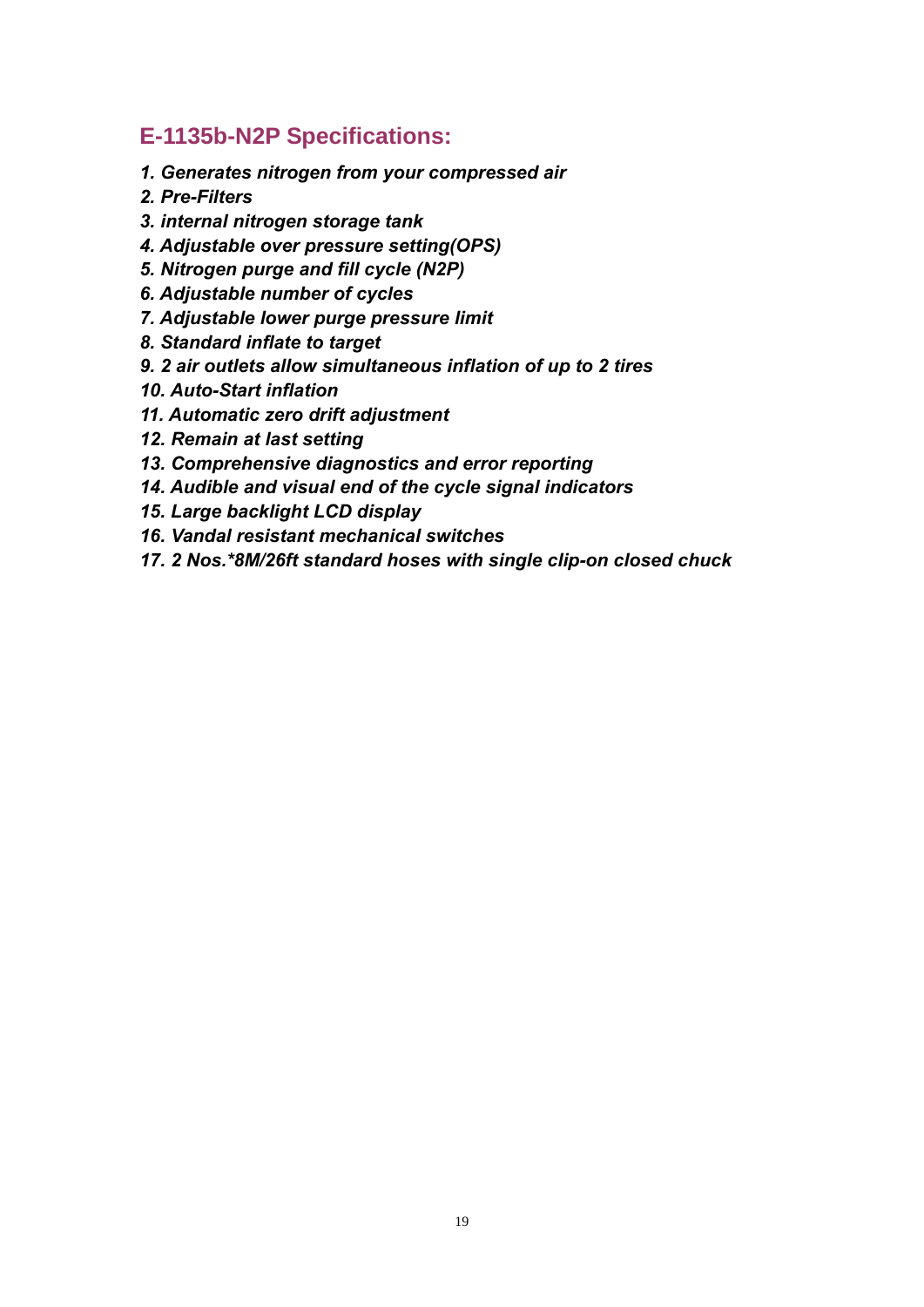# **2-4 Tyres simultaneous Inflation&N2P Feature Nitrogen Tyre Inflation System Model:E-1150-N2P**



#### **E-1150-N2P Main Features:**

- *■ Converts up to 2-4 tyres to Nitrogen simultaneously at the touch of a button \*\**
- *Nitrogen Purge(N2P) feature, Replaces the Air in tyres with Nitrogen automatically, without lifing the vehicle or removing the tyres or valves \*\**
- *■ Inflate up to 2-4 tyres simultaneous could save 20-30% time than single tyre inflation \*\**
- *■ Fully Automated, fully programmable, micro-processor controlled conversion system.*
- *■ Self-diagnostic features.*
- *■ Over Pressure Setting(OPS)*
- *■ 90PSI/6.2bar/620kPa*
- *■ 72L/min(2.6cfm)*
- *■ Suit for: Motorcycle, Car, Light Truck*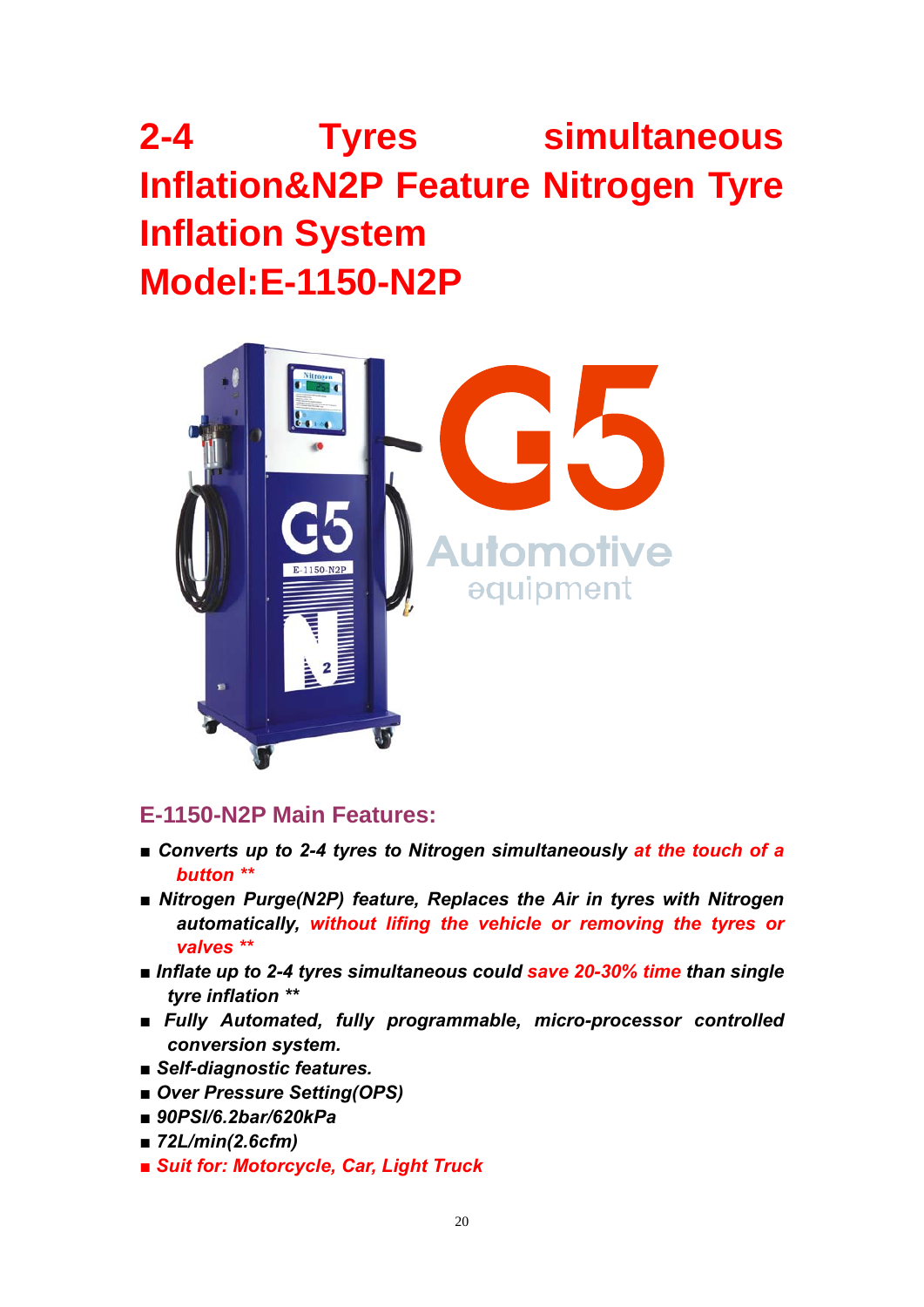#### **E-1150-N2P Technical Data Summary**

| Dimensions(Height*Width*Depth)           | 1310mm*720mm*620mm<br>51.6"*28.3"*24.4"          |
|------------------------------------------|--------------------------------------------------|
| <b>Net Weight</b>                        | 110kg/242.5lbs                                   |
| <b>Gross Weight</b>                      | 135kg/297.7lbs                                   |
| <b>Packing Size(height*Width*Depth)</b>  | 1450mm*730mm*670mm<br>57.1"*28.7"*26.4"          |
| <b>Power Requirement</b>                 | 100-240Vac 50/60HZ                               |
| <b>Power Consumption</b>                 | 35VA                                             |
| <b>Operating Temperature Range</b>       | -20 °C/-4°F to 70 °C / 158°F                     |
| <b>Compressed Air Input Range</b>        | 87-123PSI/6-8.5bar /600-850kPa                   |
| <b>Compressed Air Input Flow</b>         | 280L/min(10.0cfm)                                |
| <b>Nitrogen Purity</b>                   | $95 - 99 + \%$                                   |
| <b>Nitrogen Output</b>                   | 72L/min(2.6cfm)@116PSI/8bar/800kPa               |
|                                          | <b>Absorption pressure</b><br>102PSI/7bar/700kPa |
| <b>Maximum Nitrogen Pressure in Tank</b> |                                                  |
| <b>Operating Range</b>                   | 5-90PSI/0.3-6.2bar/35-620kPa                     |
| <b>Over Pressure Setting Range</b>       | 0-29PSI/0-2.0bar/0-200kPa                        |
| <b>Nitrogen Purges</b>                   | $0 - 9$                                          |
| <b>Inflator Accuracy</b>                 | ±1PSI/0.07bar/7kPa                               |
| <b>Resolution</b>                        | 1PSI/0.1bar/5kPa                                 |
| <b>Units of Measurement</b>              | PSI/bar/kPa                                      |

#### **E-1150-N2P Specifications:**

- *1. Generates nitrogen from your compressed air*
- *2. Auto Shut-Off*
- *3. 2 Pre-Filters*
- *4. 50L/13.2gal(us)internal nitrogen storage tank*
- *5. Adjustable over pressure setting(OPS)*
- *6. Nitrogen purge and fill cycle (N2P)*
- *7. Adjustable number of cycles*
- *8. Adjustable lower purge pressure limit*
- *9. Standard inflate to target*
- *10. 4 air outlets allow simultaneous inflation of up to 4 tires*
- *11. Auto-Start inflation*
- *12. Automatic zero drift adjustment*
- *13. Remain at last setting*
- *14. Comprehensive diagnostics and error reporting*
- *15. Audible and visual end of the cycle signal indicators*
- *16. Large backlight LCD display*
- *17. Vandal resistant mechanical switches*
- *18. 2 Nos.\*8M/26ft standard hoses with single clip-on closed chuck*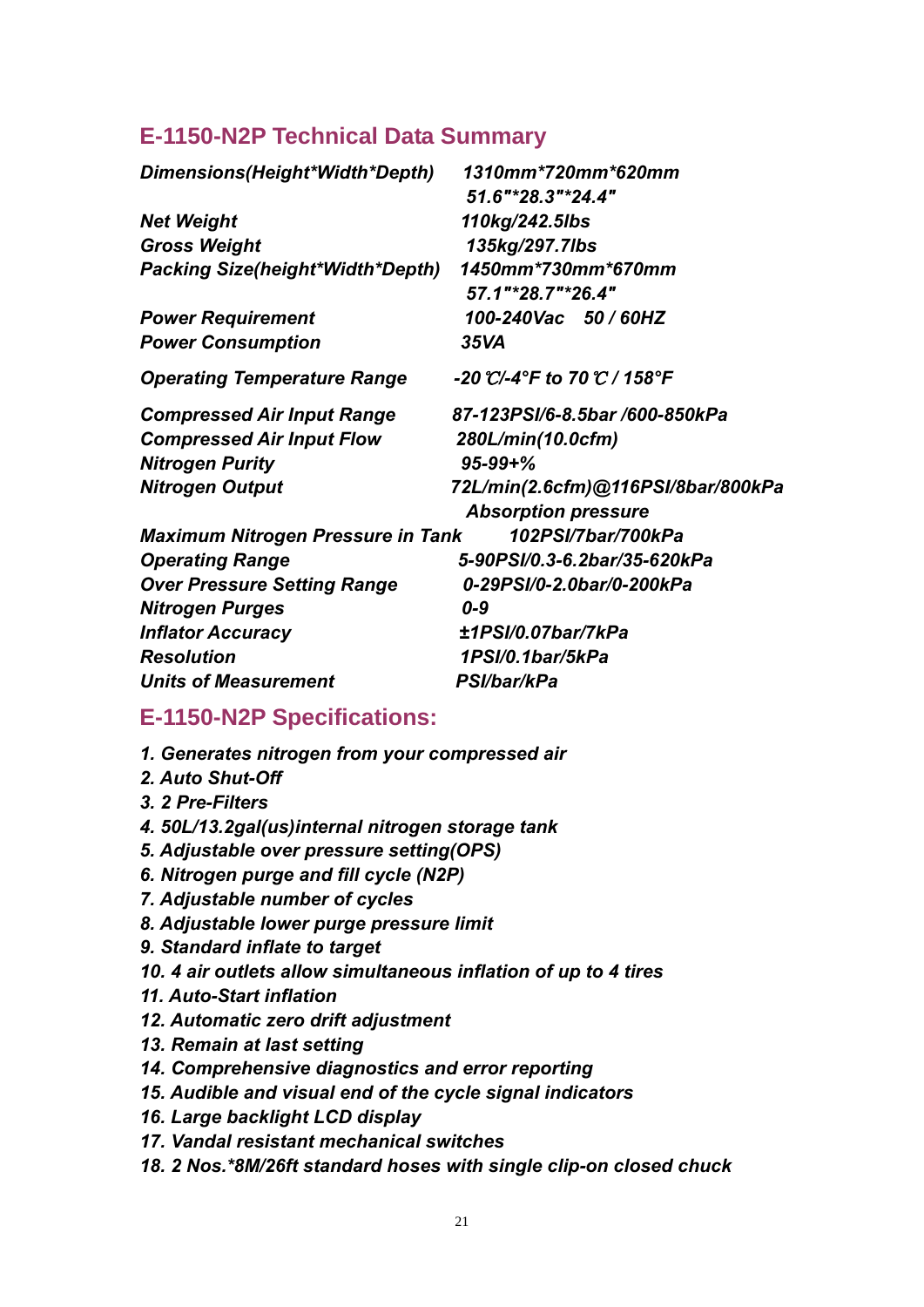# **4 Tyres simultaneous Inflation&N2P Feature Nitrogen Tyre Inflation System Model:E-1160-N2P**



#### **E-1160-N2P Main Features:**

- Converts up to 4 tyres to Nitrogen simultaneously at the touch of a *button \*\**
- *Nitrogen Purge(N2P) feature, Replaces the Air in tyres with Nitrogen automatically, without lifing the vehicle or removing the tyres or valves \*\**
- *■ Inflate up to 4 tyres simultaneous could save 30% time than single tyre inflation \*\**
- *■ Fully Automated, fully programmable, micro-processor controlled conversion system.*
- *■ Self-diagnostic features.*
- *■ Over Pressure Setting(OPS)*
- *■ 90PSI/6.2bar/620kPa*
- *■ 93L/min(3.3cfm)*
- *■ Suit for: Motorcycle, Car, Light Truck*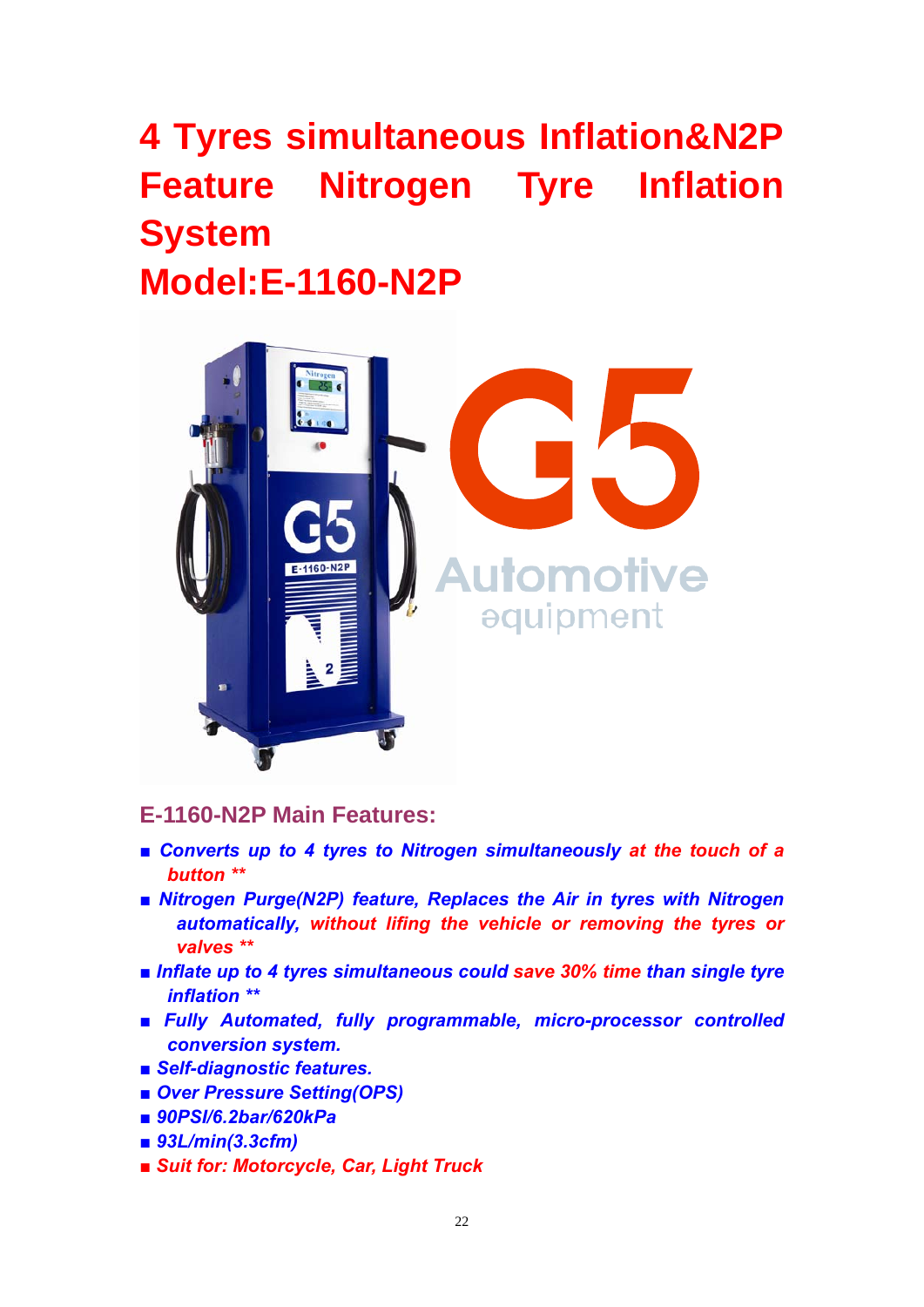#### **E-1160-N2P Technical Data Summary**

| Dimensions(Height*Width*Depth)           | 1310mm*720mm*620mm                 |
|------------------------------------------|------------------------------------|
|                                          | 51.6"*28.3"*24.4"                  |
| <b>Net Weight</b>                        | 120kg/264.6lbs                     |
| <b>Gross Weight</b>                      | 145kg/319.7lbs                     |
| <b>Packing Size(height*Width*Depth)</b>  | 1450mm*730mm*670mm                 |
|                                          | 57.1"*28.7"*26.4"                  |
| <b>Power Requirement</b>                 | 100-240Vac 50 / 60HZ               |
| <b>Power Consumption</b>                 | <b>35VA</b>                        |
| <b>Operating Temperature Range</b>       | -20 °C/-4°F to 70 °C / 158°F       |
| <b>Compressed Air Input Range</b>        | 87-123PSI/6-8.5bar /600-850kPa     |
| <b>Compressed Air Input Flow</b>         | 380L/min(13.0cfm)                  |
| <b>Nitrogen Purity</b>                   | $95 - 99 + \%$                     |
| <b>Nitrogen Output</b>                   | 93L/min(3.3cfm)@116PSI/8bar/800kPa |
|                                          | <b>Absorption pressure</b>         |
| <b>Maximum Nitrogen Pressure in Tank</b> | 102PSI/7bar/700kPa                 |
| <b>Operating Range</b>                   | 5-90PSI/0.3-6.2bar/35-620kPa       |
| <b>Over Pressure Setting Range</b>       | 0-29PSI/0-2.0bar/0-200kPa          |
| <b>Nitrogen Purges</b>                   | $0 - 9$                            |
| <b>Inflator Accuracy</b>                 | ±1PSI/0.07bar/7kPa                 |
| <b>Resolution</b>                        | 1PSI/0.1bar/5kPa                   |
| <b>Units of Measurement</b>              | <b>PSI/bar/kPa</b>                 |
| E_1160_NOD Cnocificatione:               |                                    |

#### **E-1160-N2P Specifications:**

- *1. Generates nitrogen from your compressed air*
- *2. Auto Shut-Off*
- *3. 2 Pre-Filters*
- *4. 50L/13.2gal(us)internal nitrogen storage tank*
- *5. Adjustable over pressure setting(OPS)*
- *6. Nitrogen purge and fill cycle (N2P)*
- *7. Adjustable number of cycles*
- *8. Adjustable lower purge pressure limit*
- *9. Standard inflate to target*
- *10. 4 air outlets allow simultaneous inflation of up to 4 tires*
- *11. Auto-Start inflation*
- *12. Automatic zero drift adjustment*
- *13. Remain at last setting*
- *14. Comprehensive diagnostics and error reporting*
- *15. Audible and visual end of the cycle signal indicators*
- *16. Large backlight LCD display*
- *17. Vandal resistant mechanical switches*
- *18. 4 Nos.\*8M/26ft standard hoses with single clip-on closed chuck*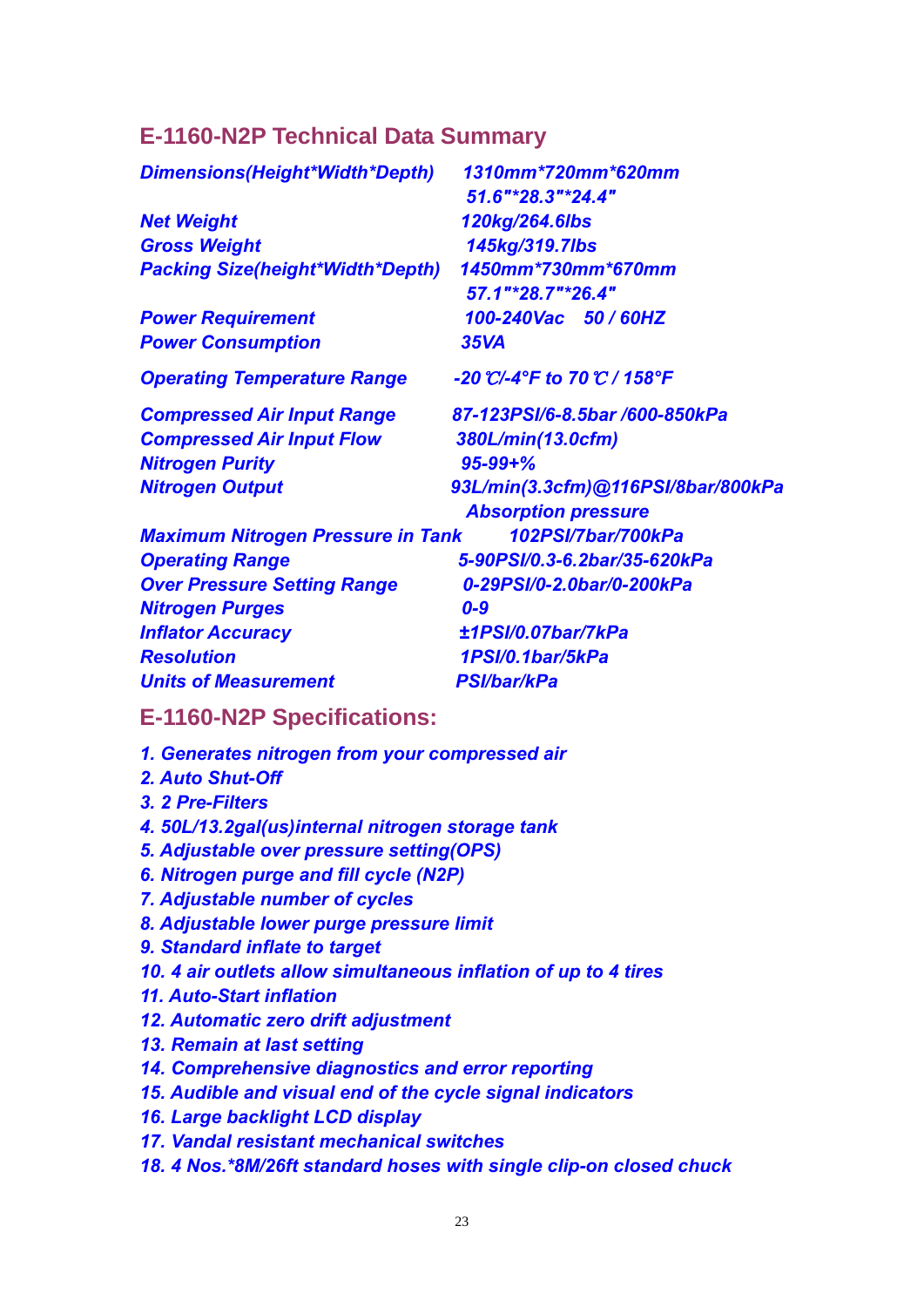# **6 Tyres simultaneous Inflation&N2P Feature Nitrogen Tyre Inflation System Model:E-1165-N2P**



#### **E-1165-N2P Main Features:**

- Converts up to 6 tyres to Nitrogen simultaneously at the touch of a *button \*\**
- *Nitrogen Purge(N2P) feature, Replaces the Air in tyres with Nitrogen automatically, without lifing the vehicle or removing the tyres or valves \*\**
- *■ Inflate up to 6 tyres simultaneous could save 40% time than single tyre inflation \*\**
- *■ Fully Automated, fully programmable, micro-processor controlled conversion system.*
- *■ Self-diagnostic features.*
- *■ Over Pressure Setting(OPS)*
- *■ 90PSI/6.2bar/620kPa*
- *■ 161L/min(5.7cfm)*
- *■ Suit for: Motorcycle, Car, Light Truck*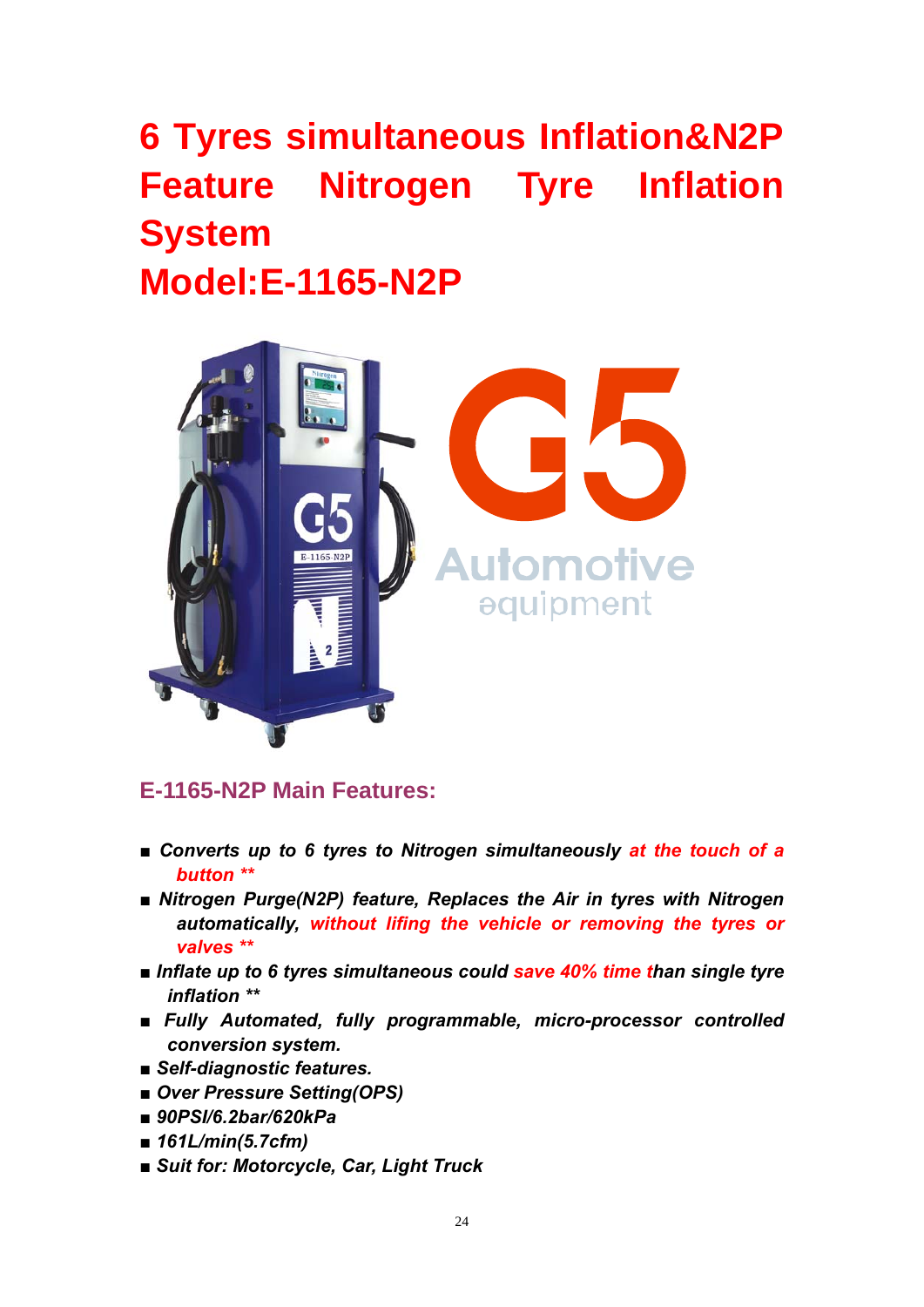### **E-1165-N2P Technical Data Summary:**

| <b>Dimensions/Weight</b> |                                          | <b>Main Body</b>                    | <b>Tank</b>                    |
|--------------------------|------------------------------------------|-------------------------------------|--------------------------------|
|                          | Height                                   | 1310mm/51.6"                        | 1100mm/43.3"                   |
|                          | <b>Width</b>                             | 730mm/28.7"                         | 400mm/15.7"                    |
|                          | <b>Depth</b>                             | 620mm/24.4"                         | 400mm/15.7"                    |
|                          | <b>Net Weight</b>                        | 149kg/328.5lbs                      | 38kg/83.8lbs                   |
|                          | <b>Gross Weight</b>                      | 186kg/410.1lbs                      | 42kg/92.6lbs                   |
| <b>Packing Size</b>      |                                          | <b>Main Body</b>                    | Tank                           |
|                          | <b>Height</b>                            | 1450mm/57.1"                        | 1180mm/46.5"                   |
|                          | Width                                    | 730mm/28.7"                         | 440mm/17.3"                    |
|                          | Depth                                    | 670mm/26.4"                         | 440mm/17.3"                    |
| <b>Power Requirement</b> |                                          | 100-240Vac 50/60HZ,                 |                                |
| <b>Power Consumption</b> |                                          | <b>70VA</b>                         |                                |
|                          | <b>Operating Temperature Range</b>       | -20 °C/-4°F to 70 °C / 158°F        |                                |
|                          | <b>Compressed Air Input Range</b>        |                                     | 87-123PSI/6-8.5bar /600-850kPa |
|                          | <b>Compressed Air Input Flow</b>         | 650L/min(23.0cfm)                   |                                |
| <b>Nitrogen Purity</b>   |                                          | $95 - 99 + \%$                      |                                |
| <b>Nitrogen Output</b>   |                                          | 161L/min(5.7cfm)@116PSI/8bar/800kPa |                                |
|                          |                                          | <b>Absorption pressure</b>          |                                |
|                          | <b>Maximum Nitrogen Pressure in Tank</b> |                                     | 102PSI/7bar/700kPa             |
| <b>Operating Range</b>   |                                          |                                     | 5-90PSI/0.3-6.2bar/35-620kPa   |
|                          | <b>Over Pressure Setting Range</b>       |                                     | 0-29PSI/0-2.0bar/0-200kPa      |
| <b>Nitrogen Purges</b>   |                                          | $0 - 9$                             |                                |
| <b>Inflator Accuracy</b> |                                          | ±1PSI/0.07bar/7kPa                  |                                |
| <b>Resolution</b>        |                                          | 1PSI/0.1bar/5kPa                    |                                |
|                          | <b>Units of Measurement</b>              | <b>PSI/bar/kPa</b>                  |                                |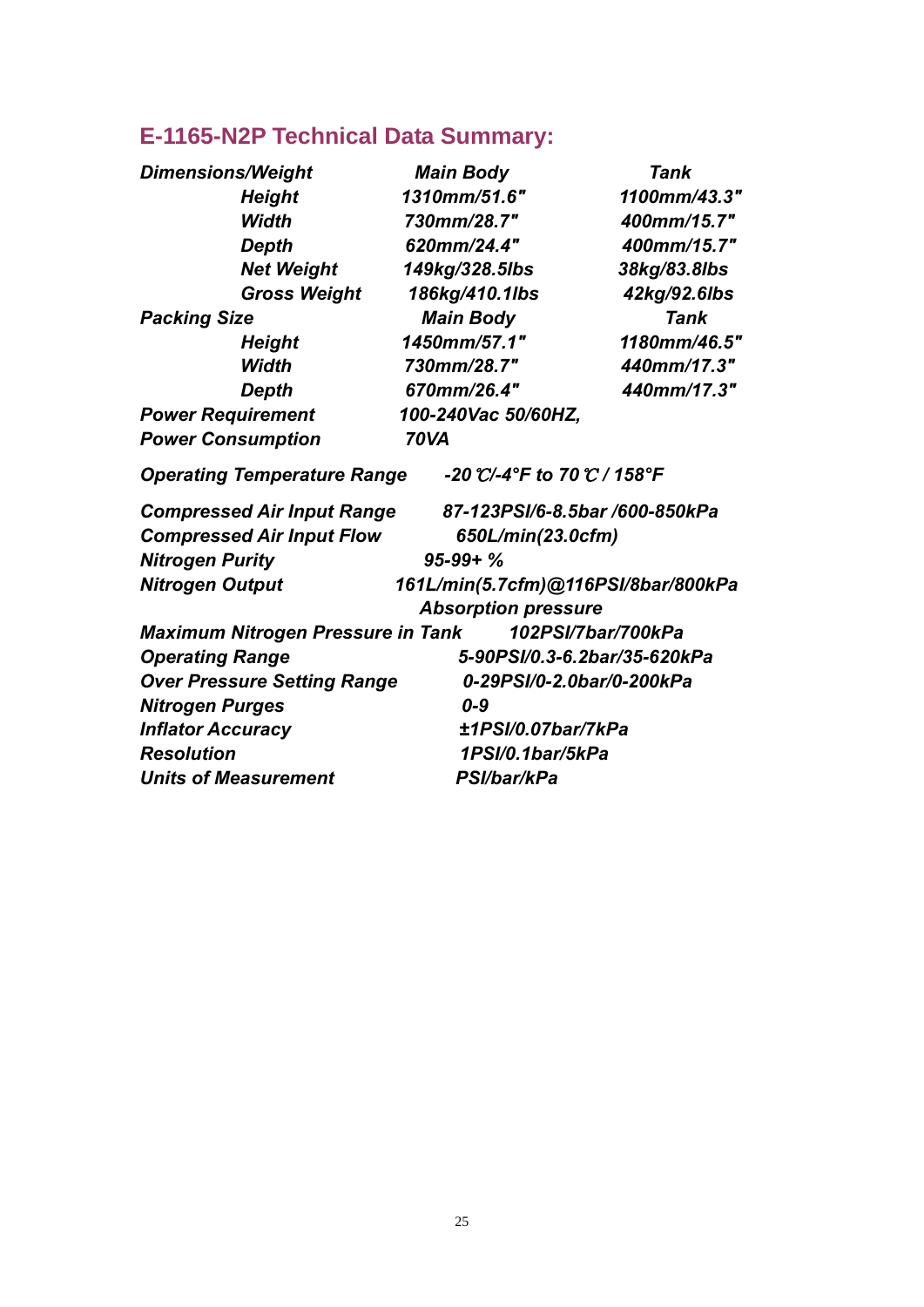#### **E-1165-N2P Specifications:**

- *1. Generates nitrogen from your compressed air*
- *2. Auto Shut-Off*
- *3. 2 Pre-Filters*
- *4. 118L/31.1gal(us)external nitrogen storage tank*
- *5. Adjustable over pressure setting(OPS)*
- *6. Nitrogen purge and fill cycle (N2P)*
- *7. Adjustable number of cycles*
- *8. Adjustable lower purge pressure limit*
- *9. Standard inflate to target*
- *10. 6 air outlets allow simultaneous inflation of up to 6 tires*
- *11. Auto-Start inflation*
- *12. Automatic zero drift adjustment*
- *13. Remain at last setting*
- *14. Comprehensive diagnostics and error reporting*
- *15. Audible and visual end of the cycle signal indicators*
- *16. Large backlight LCD display*
- *17. Vandal resistant mechanical switches*
- *18. 4 Nos.\*8M/26ft standard hoses with single clip-on closed chuck*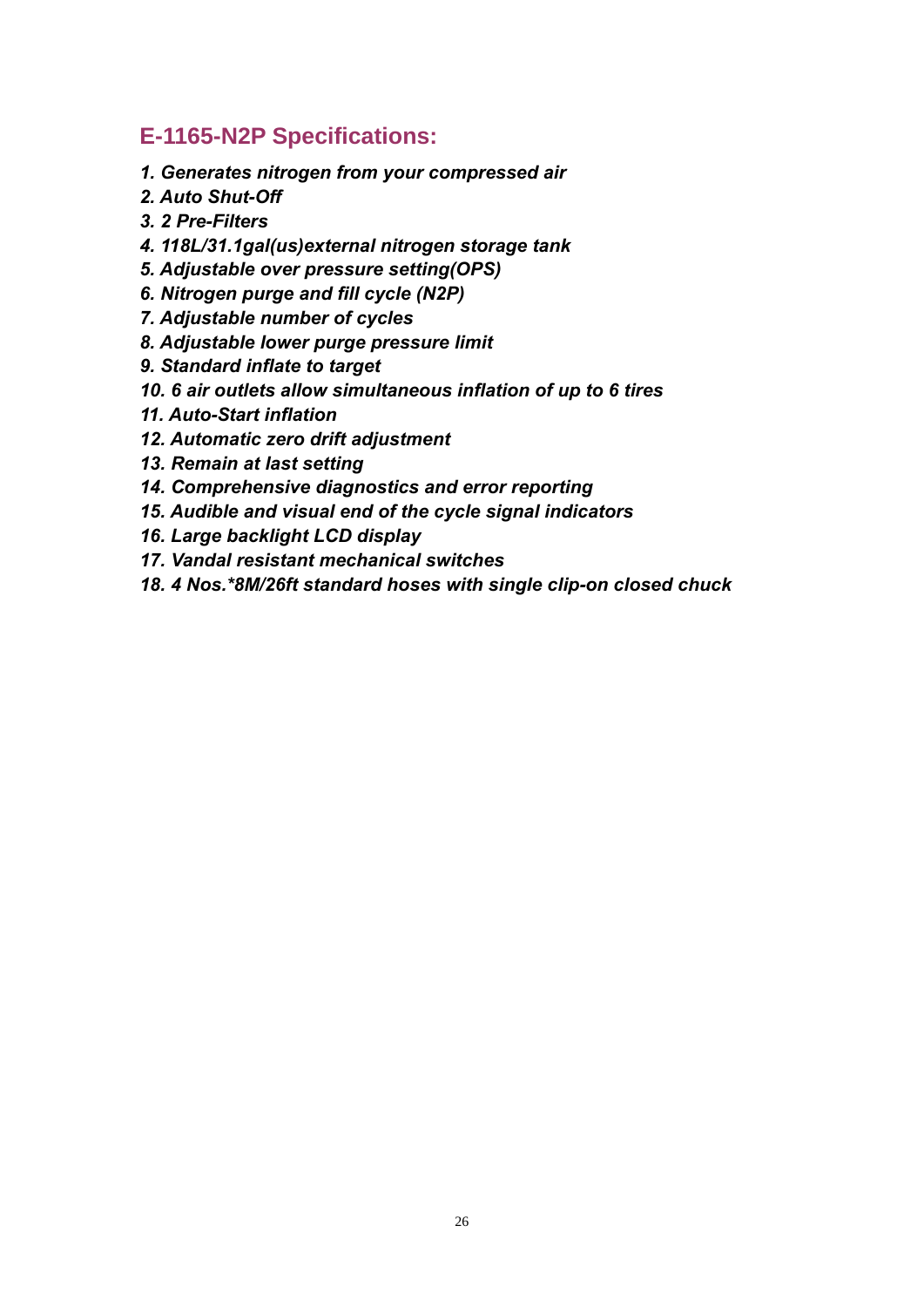**6 Tyres simultaneous Inflation&N2P Feature Nitrogen Tyre Inflation System suit for Bus and Car Model:E-1170-N2P** 



#### **E-1170-N2P Main Features:**

- *■ 228L/min(8cfm) Nitrogen output make the unit a fit for almost any size automotive service facility \*\**
- *■ Converts up to 6 tyres to Nitrogen simultaneously at the touch of a button \*\**
- *Nitrogen Purge(N2P) feature, Replaces the Air in tyres with Nitrogen automatically, without lifing the vehicle or removing the tyres or valves \*\**
- *■ Inflate up to 6 tyres simultaneous could save 40-60% time than single tyre inflation \*\**
- *■ Fully Automated, fully programmable, micro-processor controlled conversion system.*
- *■ Self-diagnostic features.*
- *■ Over Pressure Setting(OPS)*
- *■ 162PSI/11.2bar/1120kPa \**
- *■ Suit for: Motorcycle, Car, Light Truck, Bus \**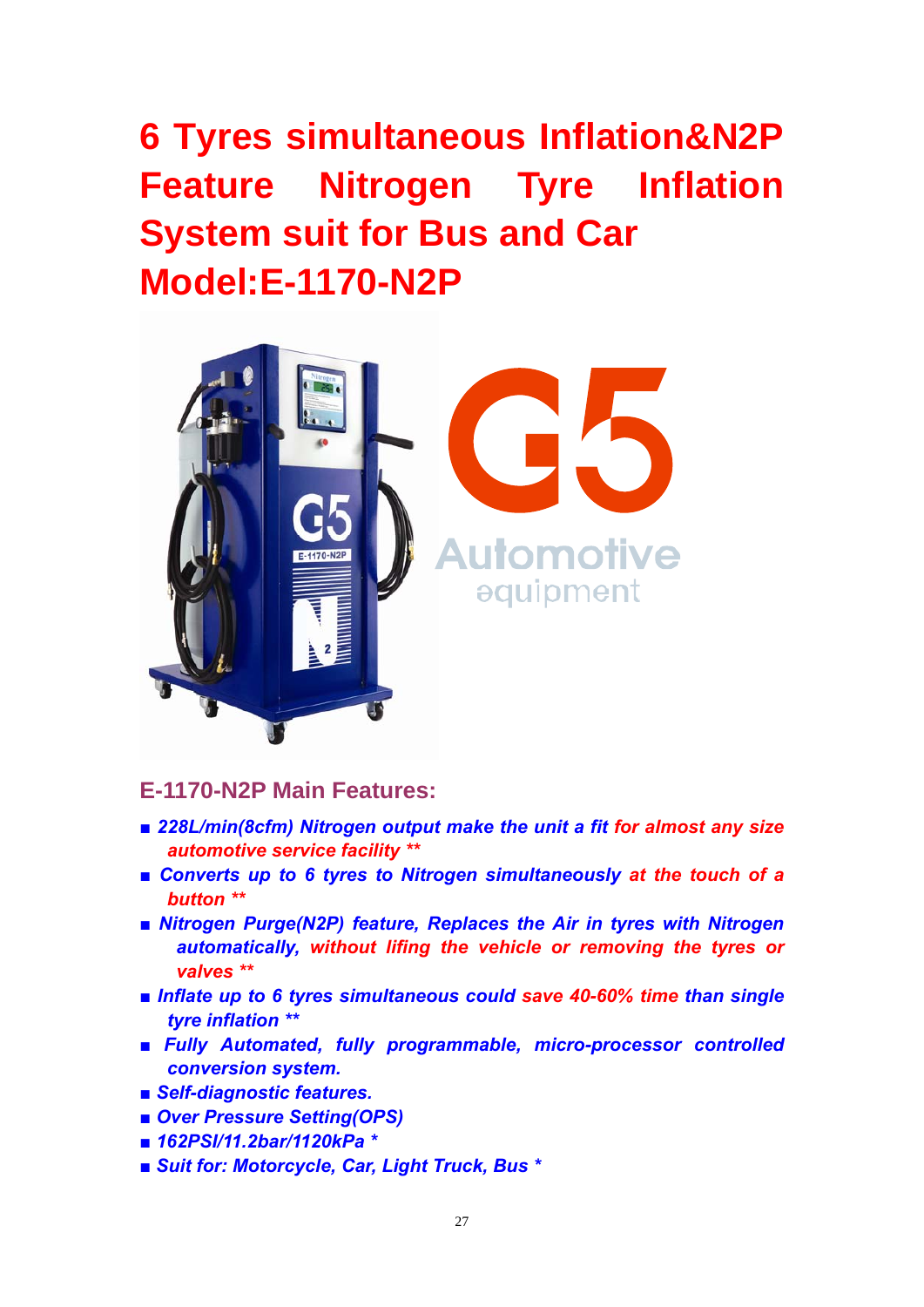### **E-1170-N2P Technical Data Summary**

| <b>Dimensions/Weight</b>                                    | <b>Main Body</b>                 | <b>Tank</b>                       |
|-------------------------------------------------------------|----------------------------------|-----------------------------------|
| <b>Height</b>                                               | 1310mm/51.6"                     | 1100mm/43.3"                      |
| <b>Width</b>                                                | 730mm/28.7"                      | 400mm/15.7"                       |
| <b>Depth</b>                                                | 620mm/24.4"                      | 400mm/15.7"                       |
| <b>Net Weight</b>                                           | 170kg/374.8lbs                   | 38kg/83.8lbs                      |
| <b>Gross Weight</b>                                         | 207kg/456.4lbs                   | 42kg/92.6lbs                      |
| <b>Packing Size</b>                                         | <b>Main Body</b>                 | <b>Tank</b>                       |
| <b>Height</b>                                               | 1450mm/57.1"                     | 1180mm/46.5"                      |
| <b>Width</b>                                                | 730mm/28.7"                      | 440mm/17.3"                       |
| <b>Depth</b>                                                | 670mm/26.4"                      | 440mm/17.3"                       |
| <b>Power Requirement</b>                                    | 100-240Vac 50/60HZ,              |                                   |
| <b>Power Consumption</b>                                    | <b>70VA</b>                      |                                   |
| <b>Operating Temperature Range</b>                          | -20 °C/-4°F to 70 °C / 158°F     |                                   |
| <b>Compressed Air Input Range</b>                           |                                  | 145-217PSI/10-15bar /1000-1500kPa |
| <b>Compressed Air Input Flow</b>                            | 1100L/min(39.0cfm)               |                                   |
| <b>Nitrogen Purity</b>                                      | $95 - 99 + \%$                   |                                   |
| 228L/min(8cfm)@116PSI/8bar/800kPa<br><b>Nitrogen Output</b> |                                  |                                   |
|                                                             | <b>Absorption pressure</b>       |                                   |
| <b>Maximum Nitrogen Pressure in Tank</b>                    |                                  |                                   |
|                                                             | 145-174PSI/10-12bar/1000-1200kPa | <b>Adjustable</b>                 |
| <b>Operating Range</b>                                      |                                  | 5-162PSI/0.3-11.2bar/35-1120kPa   |
| <b>Over Pressure Setting Range</b>                          | 0-29PSI/0-2.0bar/0-200kPa        |                                   |
| <b>Nitrogen Purges</b>                                      | $0 - 9$                          |                                   |
| <b>Inflator Accuracy</b>                                    | ±1PSI/0.07bar/7kPa               |                                   |
| <b>Resolution</b>                                           | 1PSI/0.1bar/5kPa                 |                                   |
| <b>Units of Measurement</b>                                 | <b>PSI/bar/kPa</b>               |                                   |